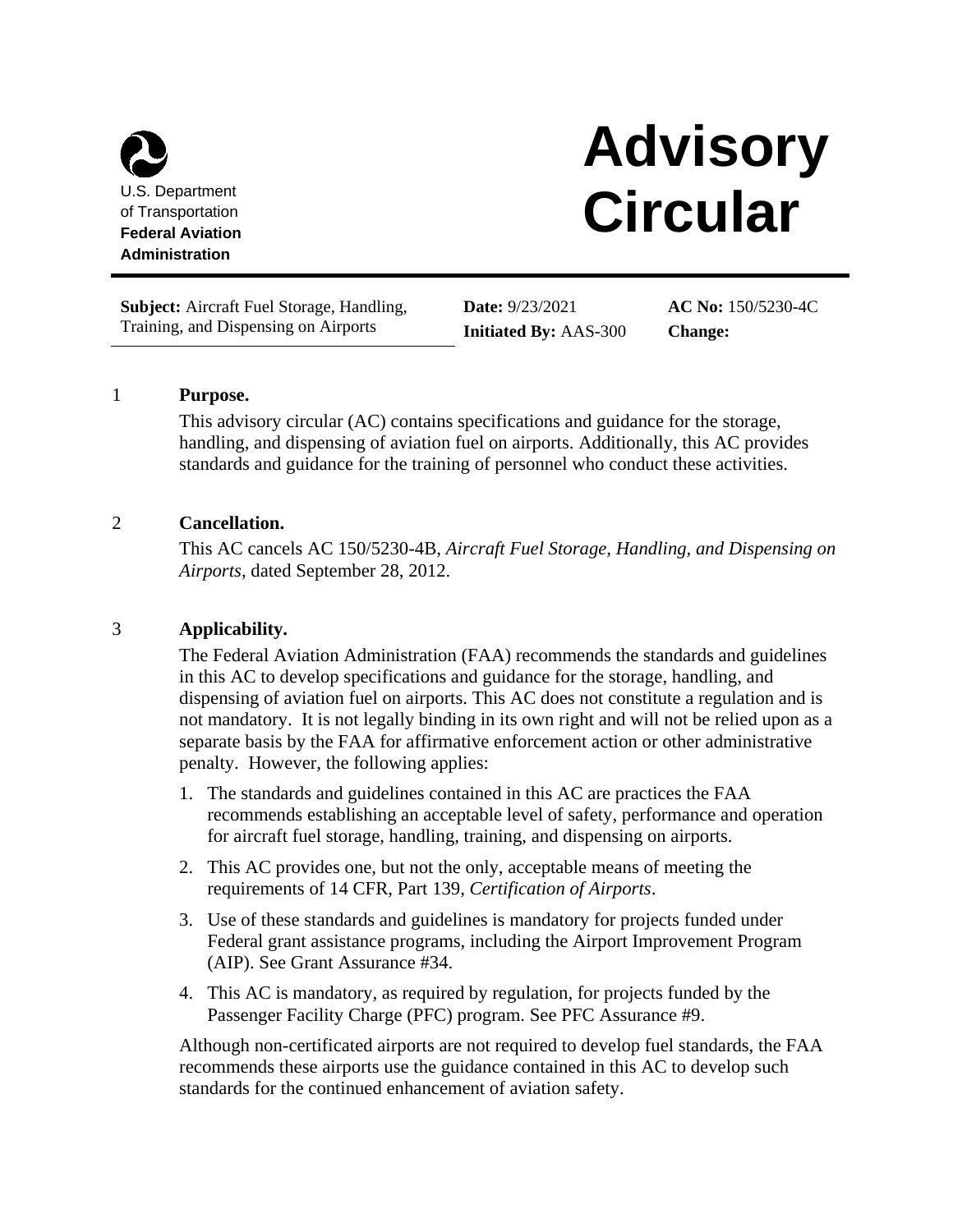### 4 **Addendum of Authorized Fuel Safety Training Courses.**

The FAA regards instructional programs that provide line service and supervisory training, as required by 14 CFR §139.321 (e) (1) and (2), as critical to safety on airports.

To ensure this training is complete and effective:

- 1. Third-party training providers who provide line service training and/or supervisory training will submit their training syllabus to the Administrator for review and a determination of its acceptability.
- 2. Airport and tenant fueling agents who provide line service training for other than their own airport employees and/or supervisory training will submit their training syllabus to the Administrator for review and a determination of its acceptability.
- 3. Training syllabus should be submitted to:

Federal Aviation Administration Manager, Airport Safety and Operations Attn: Fuel Safety Training 800 Independence Ave., SW AAS-300, Room 618 Washington DC 20591

The FAA publishes a list of the companies offering courses of instruction in line service training as well as supervisory training that are acceptable to the Administrator. Because changes may occur more frequently than the schedule for updating the AC, the FAA will review this list on a quarterly basis and post an updated version online as an Addendum to this AC.

The airport operator is responsible for consulting the current listing of acceptable training courses. Likewise, the companies listed in this Addendum are responsible for notifying the FAA of any changes to their training syllabus and the availability of the course(s) offered or to contact information.

# 5 **Principal Changes.**

The AC incorporates the following principal changes:

- 1. New definitions and acronyms are added to [Appendix](#page-24-0) A.
- 2. Added a number of new training requirements throughout the document, such as:
	- a. Diesel Exhaust Fluid (DEF)
	- b. Diesel Particulate Filter (DPF)
	- c. Fuel System Icing Inhibitor (FSII), among others.
- 3. Updated the format of the document in this version and made minor editorial changes throughout.

Hyperlinks (allowing the reader to access documents located on the internet and to maneuver within this document) are provided throughout this document and are identified with underlined text. When navigating within this document, return to the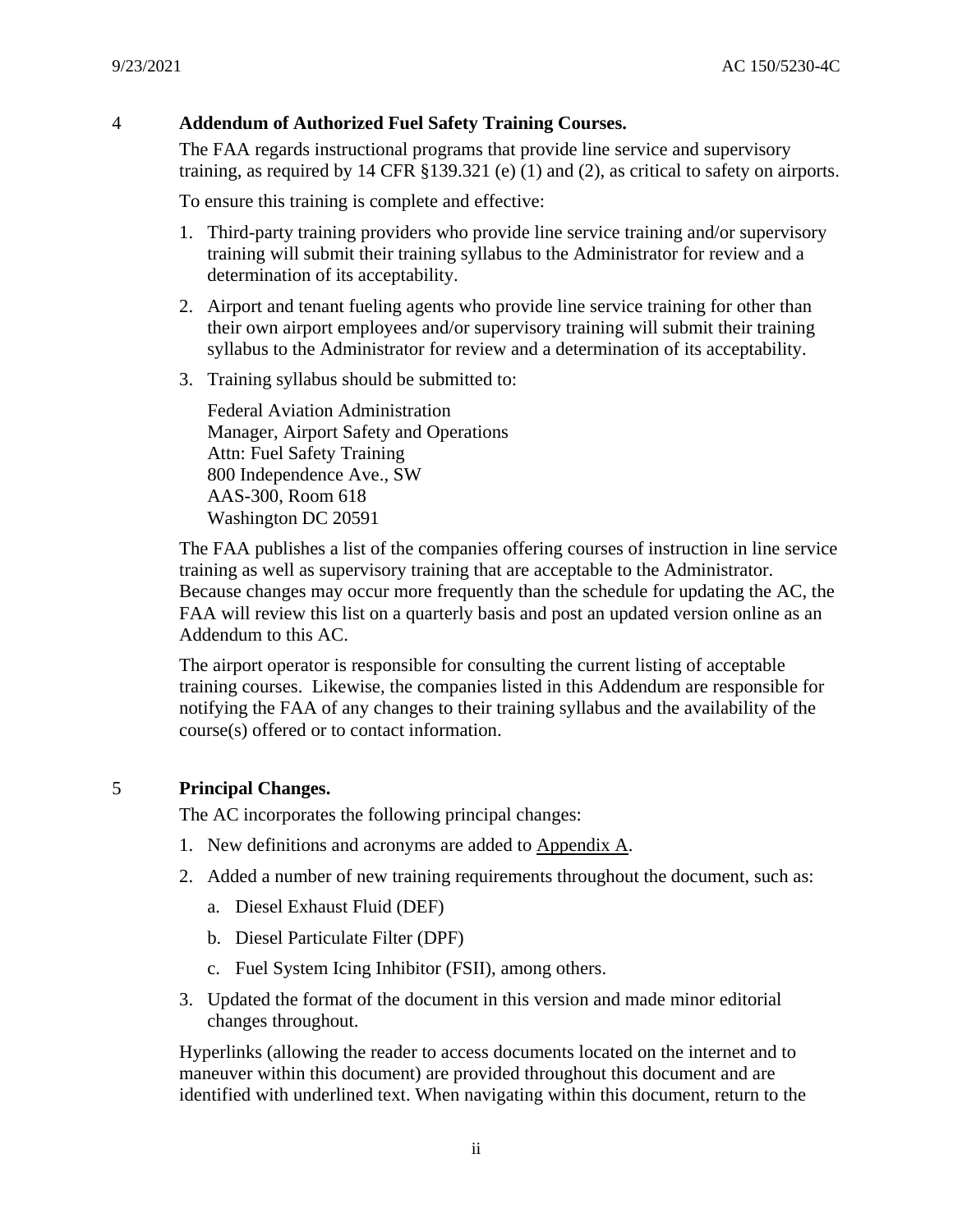previously viewed page by pressing the "ALT" and " $\leftarrow$ " (left arrow) keys simultaneously.

### 6 **Where to Find this AC.**

You can view a list of all ACs at [https://www.faa.gov/regulations\\_policies/advisory\\_circulars/.](https://www.faa.gov/regulations_policies/advisory_circulars/) You can view the Federal Aviation Regulations at [https://www.faa.gov/regulations\\_policies/faa\\_regulations/.](https://www.faa.gov/regulations_policies/faa_regulations/)

# 7 **Feedback on this AC.**

If you have suggestions for improving this AC, you may use the [Advisory Circular](#page-28-0)  [Feedback](#page-28-0) form at the end of this AC.

John R. Dermody Director of Airport Safety and Standards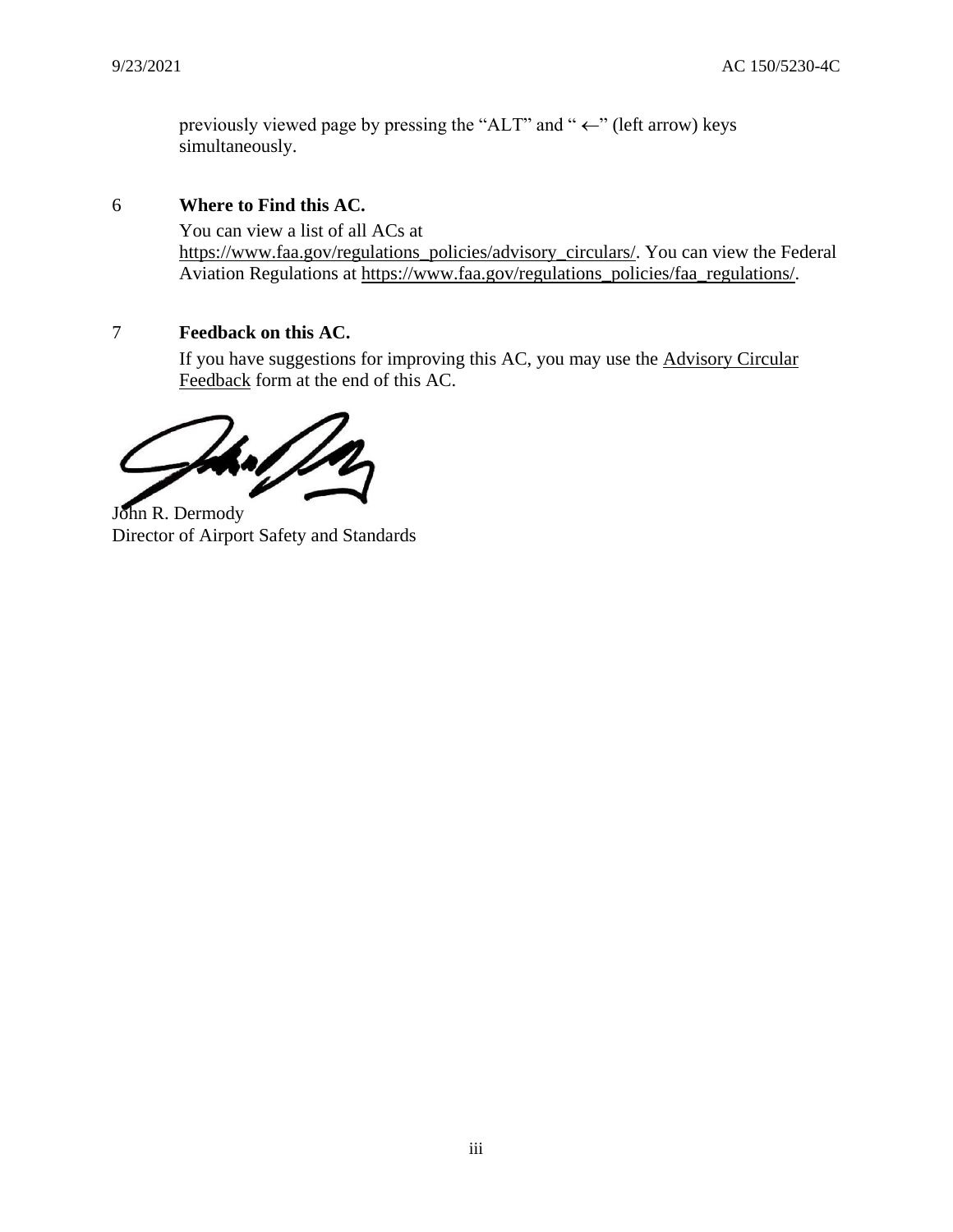# Page Intentionally Blank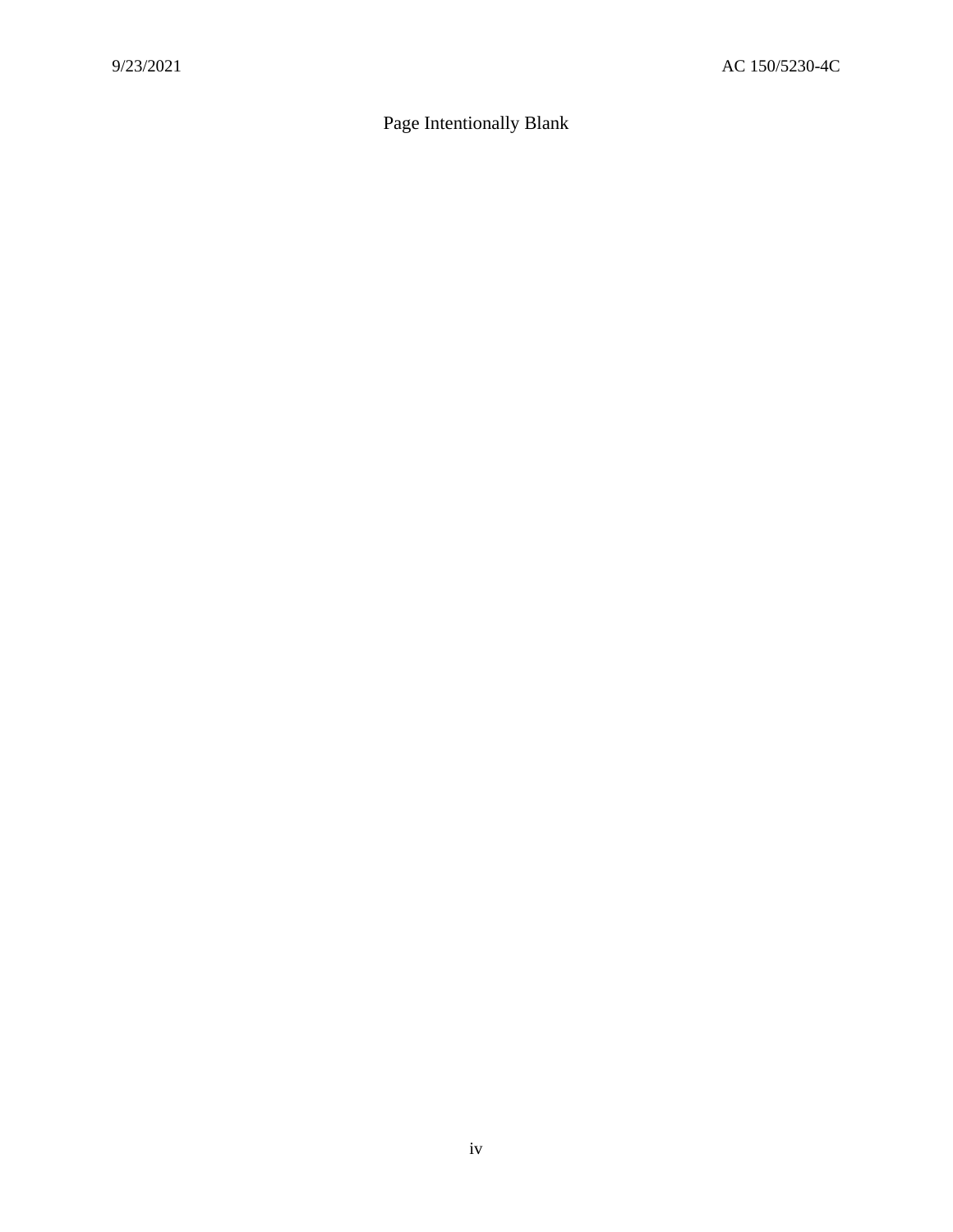# **CONTENTS**

# Paragraph

# Page

| <b>CHAPTER 1.</b> Standards and Resources for Procedures on Fuel Storage, Handling, and |                                                                          |  |  |  |
|-----------------------------------------------------------------------------------------|--------------------------------------------------------------------------|--|--|--|
|                                                                                         |                                                                          |  |  |  |
| 1.1                                                                                     |                                                                          |  |  |  |
| 1.2                                                                                     |                                                                          |  |  |  |
| 1.3                                                                                     |                                                                          |  |  |  |
|                                                                                         |                                                                          |  |  |  |
| 2.1                                                                                     |                                                                          |  |  |  |
|                                                                                         |                                                                          |  |  |  |
| 3.1                                                                                     | Mandatory Elements for Supervisory and Line Service Fuel Safety Training |  |  |  |
|                                                                                         |                                                                          |  |  |  |
| 4.1                                                                                     |                                                                          |  |  |  |
| 4.2                                                                                     |                                                                          |  |  |  |
|                                                                                         |                                                                          |  |  |  |
| 5.1                                                                                     |                                                                          |  |  |  |
| 5.2                                                                                     |                                                                          |  |  |  |
| <b>CHAPTER 6.</b> Guidelines for Submitting Line Service and/or Supervisory Safety      |                                                                          |  |  |  |
| 6.1                                                                                     |                                                                          |  |  |  |
| 6.2                                                                                     |                                                                          |  |  |  |
| 6.3                                                                                     |                                                                          |  |  |  |
| 6.4                                                                                     |                                                                          |  |  |  |
|                                                                                         |                                                                          |  |  |  |
| A.1                                                                                     |                                                                          |  |  |  |
|                                                                                         |                                                                          |  |  |  |
|                                                                                         |                                                                          |  |  |  |
| B.1                                                                                     |                                                                          |  |  |  |
| B.2                                                                                     |                                                                          |  |  |  |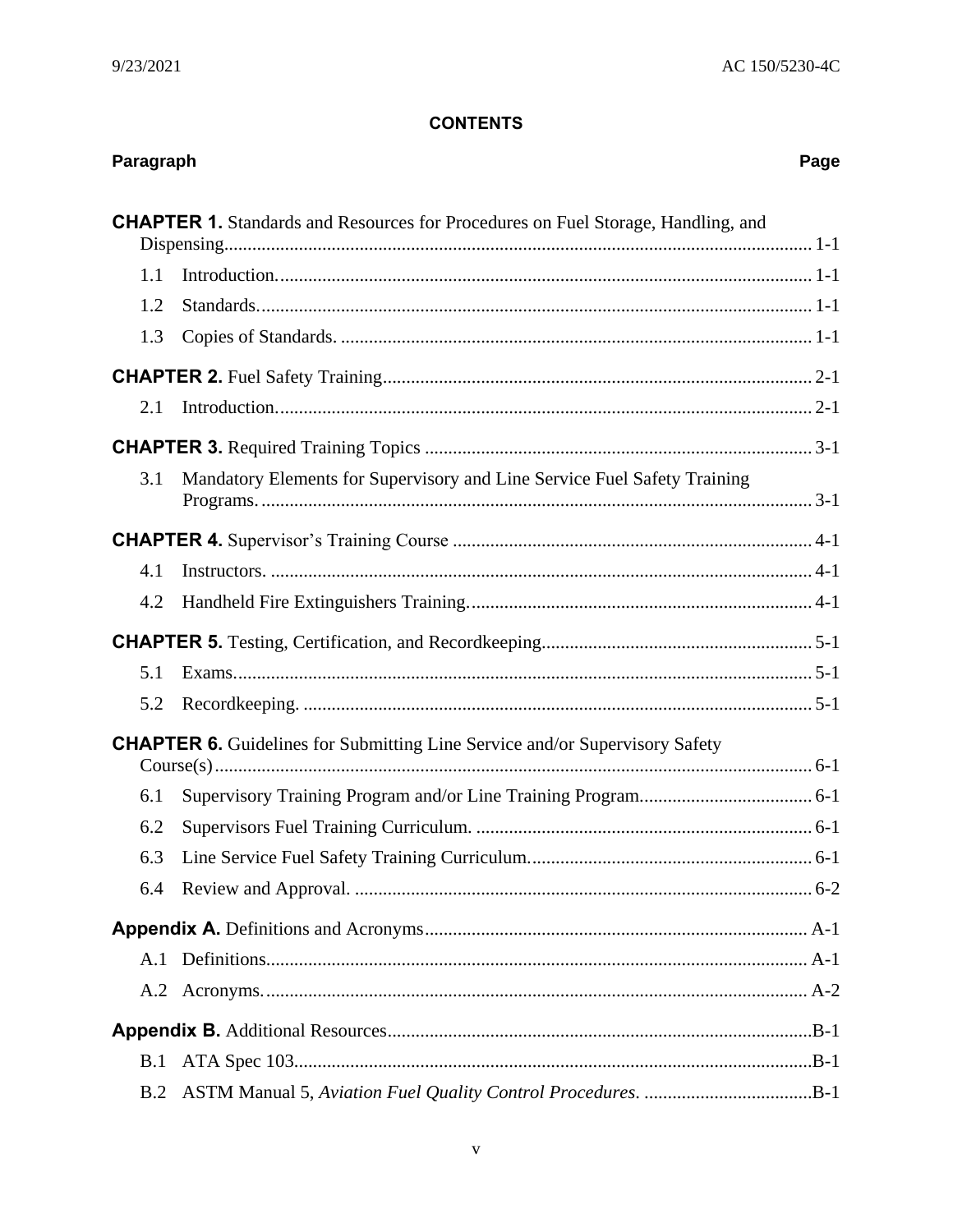# **CONTENTS**

| Paragraph |                                                                                                                                                       |  |
|-----------|-------------------------------------------------------------------------------------------------------------------------------------------------------|--|
|           |                                                                                                                                                       |  |
|           | B.5 NTSB Safety Alert, Fuel Providers: Prevent DEF Jet Fuel Contamination. B-1                                                                        |  |
|           | B.6 Aircraft Diesel Exhaust Fluid Contamination Working Group Collaborative<br>Industry Report on the Hazard of Diesel Exhaust Fluid Contamination of |  |
|           | B.7 National Air Transportation Association General Aviation Misfueling                                                                               |  |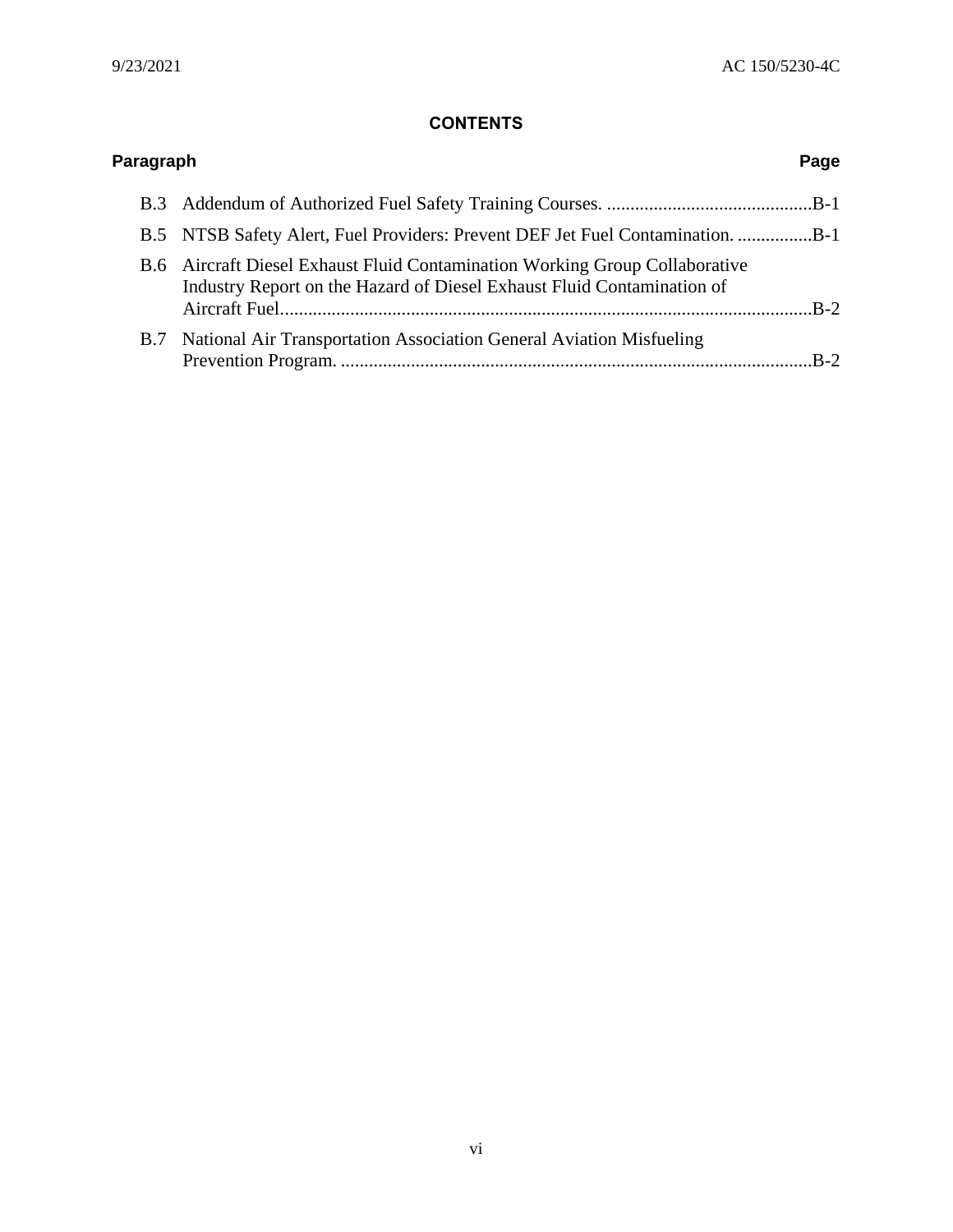# <span id="page-6-0"></span>**CHAPTER 1. Standards and Resources for Procedures on Fuel Storage, Handling, and Dispensing**

# <span id="page-6-1"></span>1.1 **Introduction.**

Many standards and resources exist throughout the fueling industry to provide guidance on the proper and safe method for handling aviation fuels.

### <span id="page-6-2"></span>1.2 **Standards.**

The FAA uses the standards contained in the current edition of National Fire Prevention Association (NFPA) 407, *Standard for Aircraft Fuel Servicing*, as examples throughout this document. NFPA 407 and other standards and resources provide a standard for the storage and delivery of aviation fuel in an airport environment. NFPA 407 is the generally accepted industry best practice at many airports; however, local fire code and regulations at specific airports may differ. All Part 139 airport operators will identify the standard adopted in their Airport Certification Manual.

# <span id="page-6-3"></span>1.3 **Copies of Standards.**

You can order NFPA 407 from:

National Fire Protection Association 1 Batterymarch Park Quincy MA 02169-7471 1-800-344-3555 [https://www.nfpa.org](https://www.nfpa.org/) 

NFPA 407 may also be viewed online from the NFPA website as a read-only document at: [https://www.nfpa.org/aboutthecodes/AboutTheCodes.asp?DocNum=407.](https://www.nfpa.org/aboutthecodes/AboutTheCodes.asp?DocNum=407)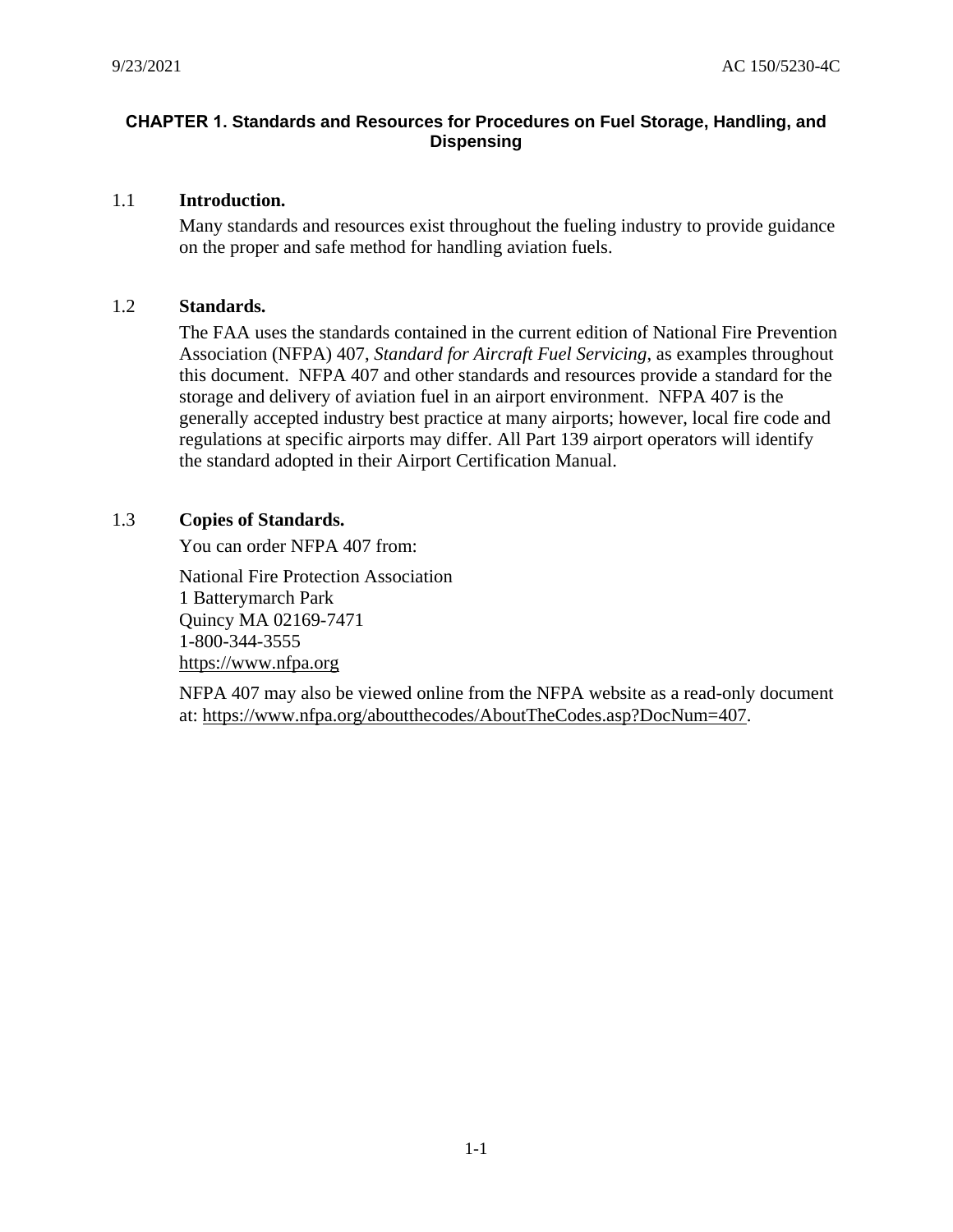# Page Intentionally Blank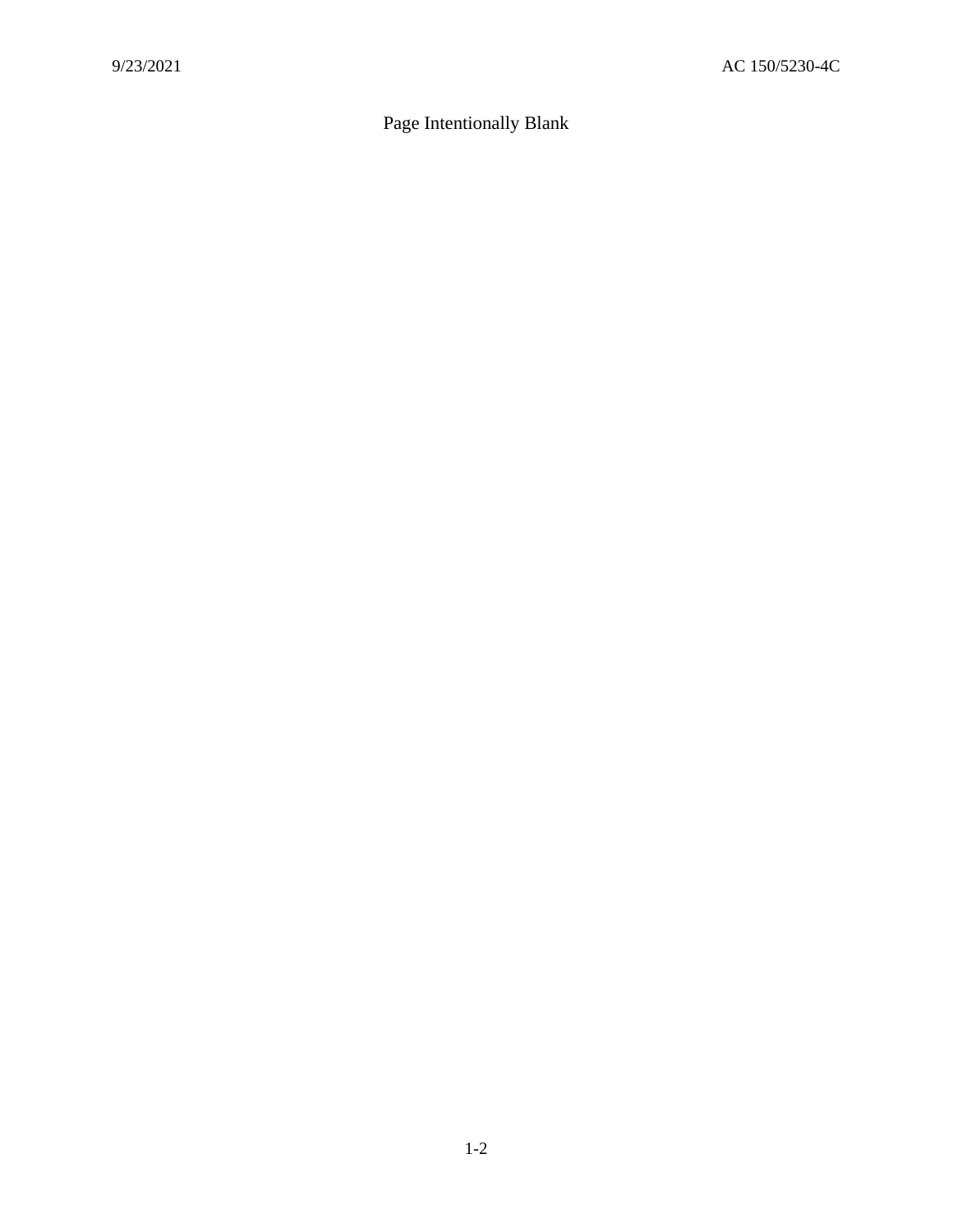### **CHAPTER 2. Fuel Safety Training**

<span id="page-8-0"></span>This chapter provides guidance on the development of the supervisory fuel safety and the line service fuel safety training courses. This chapter also identifies the training topics that will be addressed in these courses based on the minimum standards established in 14 CFR §139.321 (b)  $(1) - (7)$  and §139.321 (e). [Chapter](#page-18-0) 4 of this AC identifies additional training elements to include in the Supervisory Fuel Safety training course. These requirements encompass the supervisor's role in training others.

### <span id="page-8-1"></span>2.1 **Introduction.**

- 2.1.1 14 CFR §139.321 sets forth the requirements for fuel safety training at certificated airports. These requirements include two distinct types of training for employees of agents handling aviation fuel: (1) supervisory training and (2) line service fuel personnel training. Training performed under the supervisory training program will be obtained by completing an FAA authorized Supervisory Fuel Safety training course. Line service fuel safety training may be provided by (1) a supervisor who has completed the supervisory course or (2) the completion of an authorized line service fuel safety training program. The material and program utilized by a certified supervisor to provide training to their company employees must contain all program elements outlined in paragraph [3.1.](#page-12-1) The material and program utilized by a certified supervisor to provide training to their company employees does not need to be reviewed or approved by the FAA. 14 CFR §139.321 requires that all fueling agent employees handling aviation fuels must complete fuel safety training (see paragraphs [2.1.3](#page-8-2) and [2.1.4](#page-8-3) for further details).
- 2.1.2 Incidents and accidents caused by the mishandling of fuels and other hazardous materials are vital concerns of both the FAA and airport operators. The FAA and other local and federal agencies are concerned with improper practices that lead to personnel injuries and damage to property, as well as environmental impacts caused by fuel and lubricant products that are not handled properly. For these reasons, airports certificated under Part 139 must ensure training is received in the areas listed in 14 CFR §139.321 (b) for personnel whose duties and responsibilities involve the handling and storing of hazardous substances and materials.
- <span id="page-8-2"></span>2.1.3 Part 139.321(e) (1) requires "At least one supervisor with each fueling agent must have completed an aviation fuel training course in fire safety that is authorized by the Administrator. Such an individual must be trained prior to initial performance of duties, or enrolled in an authorized aviation fuel training course that will be completed within 90 days of initiating duties, and receive recurrent instruction at least every 24 consecutive calendar months." Should the local authority require additional training, beyond the regulatory requirement, it is the fueling agent's responsibility to ensure all training requirements are fulfilled.
- <span id="page-8-3"></span>2.1.4 All other employees who fuel aircraft, accept fuel shipments, or otherwise handle fuel must receive at least initial on-the-job training and recurrent instruction every 24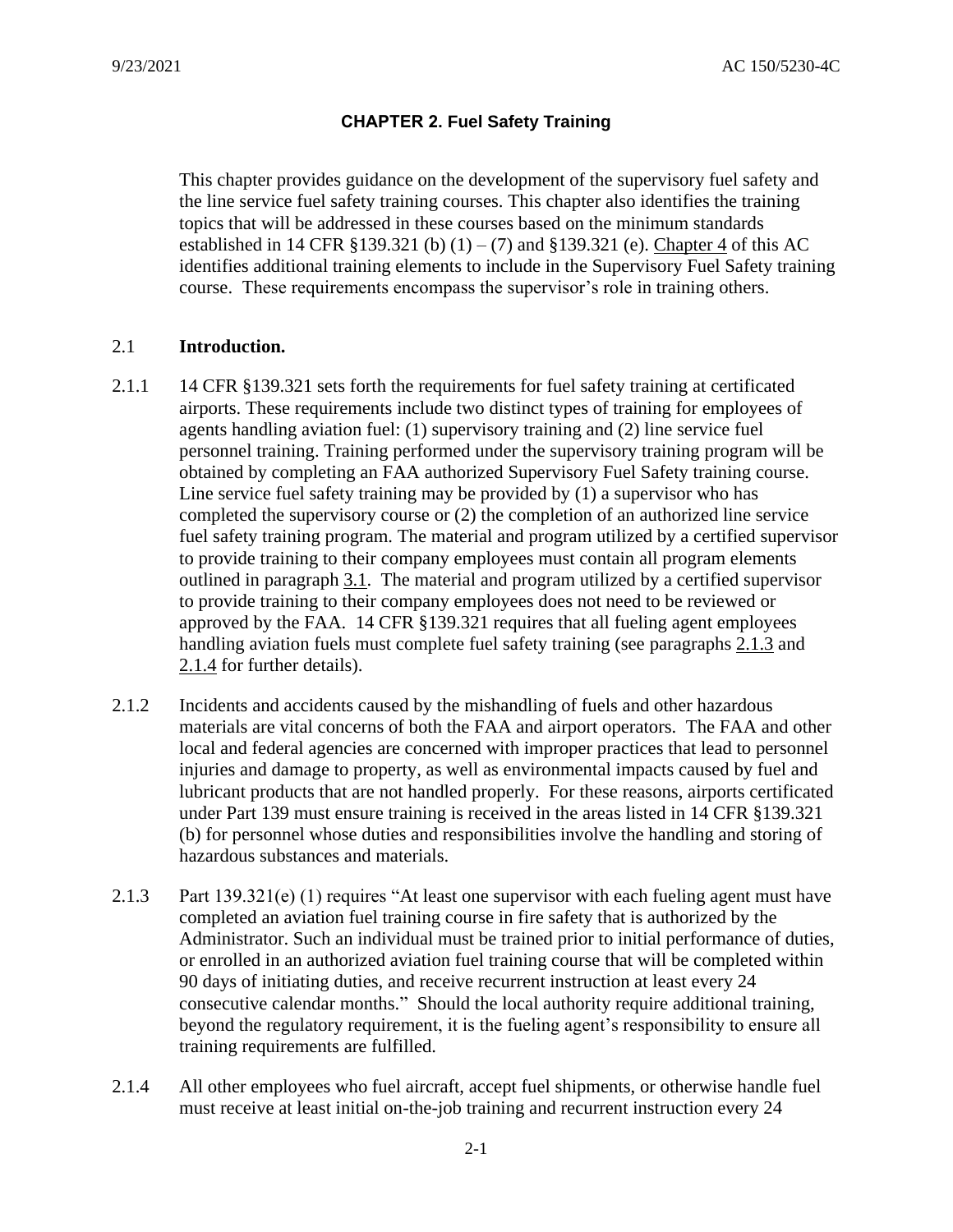consecutive calendar months in fire safety from the supervisor trained in accordance with paragraph [2.1.5.](#page-9-0) Should the local authority require additional training, beyond the regulatory requirement, it is the fueling agent's responsibility to ensure all training requirements are fulfilled. Training for employees may also be completed using an approved line service fuel safety course. The FAA lists supervisory and line service programs currently available nationally in the Addendum, which is updated quarterly. It can be found along with this AC on the FAA's website.

- <span id="page-9-0"></span>2.1.5 14 CFR §139.321 (b) places the responsibility of determining standards for fueling safety on the individual airport based on state, local, or municipality fueling regulations. The FAA does not intend this AC to replace airport procedures that are tailored to meet requirements imposed because of the use of special equipment or as a result of local regulations.
- 2.1.6 This AC provides guidelines in [Chapter](#page-22-0) 6 for submitting a supervisory and/or a line service fueling safety program to the FAA for national acceptance.
- 2.1.7 General Components of a Fuel Safety Training Program.

#### 2.1.7.1 **General Training Topics.**

The specific training topics included in a supervisory and line service fuel safety course must include, at minimum, the components outlined in the supervisor's and line service training curriculum.

### 2.1.7.2 **Fire Code in Effect.**

- 2.1.7.2.1 NFPA 407, *Standard for Aircraft Fuel Servicing*, is a generally accepted best practice at many airports. However, the local fire code and regulations in effect at a specific airport may differ from NFPA 407. Information on local fire codes in effect are a vital component of fuel safety training and are a requirement of both the supervisory and line service program.
- 2.1.7.2.2 Airport Operators holding a Part 139 certificate should be aware that it is their responsibility to provide the fire code of the public body having jurisdiction over the airport to tenant fueling agents. The airport operator should review and maintain all government required permits for storage and operation.

# 2.1.8 Handheld Fire Extinguishers.

Each fueling agent supervisor or employee handling aviation fuel must receive handson training in the proper use of handheld fire extinguishers every two years. Companies listed in the Addendum must provide this training or highlight the requirement for the student to receive this training from the local fire department or other qualified source. All fuel servicing supervisors and line personnel must complete fire extinguisher training within 60 days (before or after) their initial supervisory or line service training completion date, if it has not been provided by one of the certified fuel service training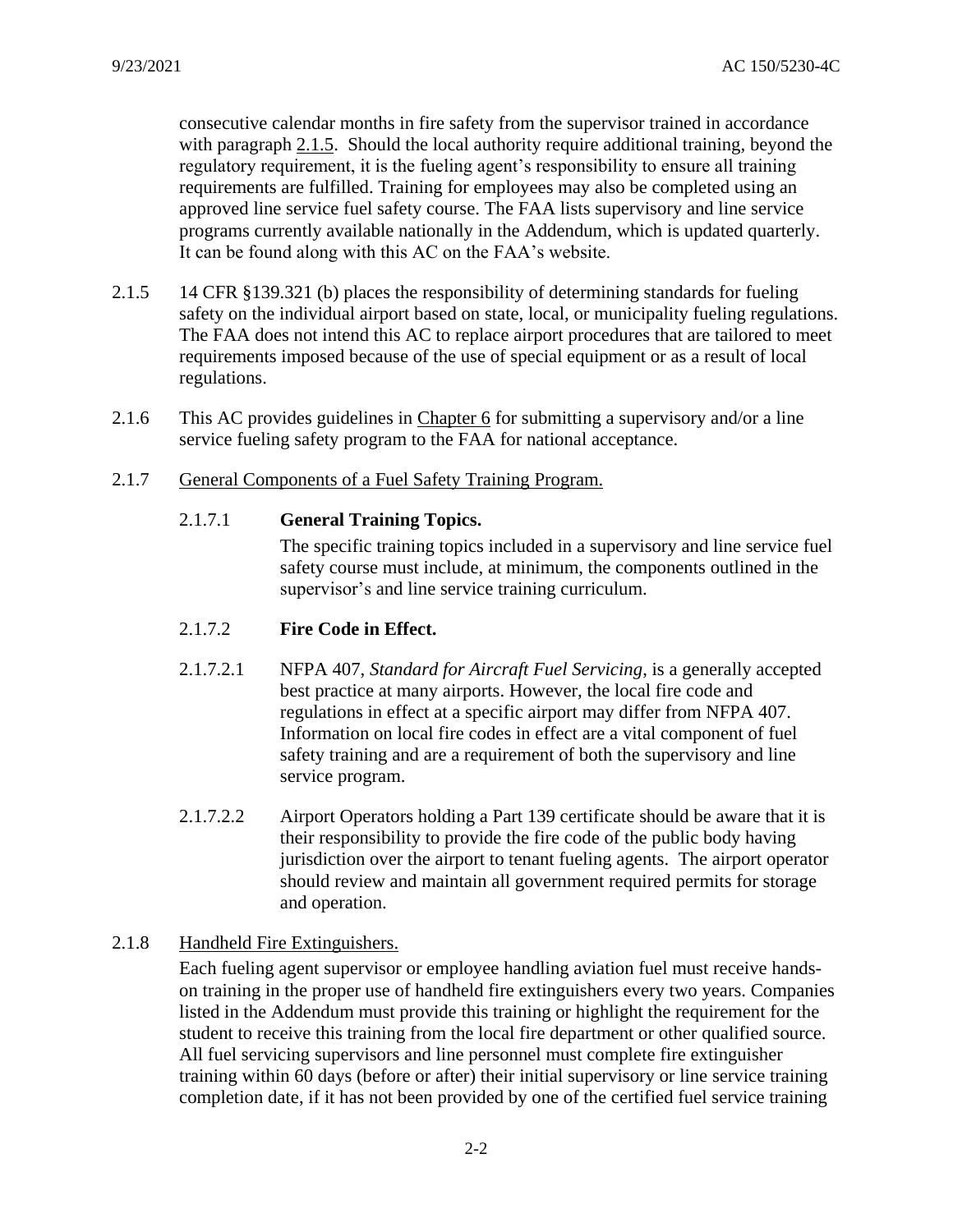courses identified in this AC's Addendum. Fueling supervisors trained to teach handheld fire extinguisher training may provide this training.

# 2.1.9 Airport Specific Courses.

An individual airport may create and submit for approval a supervisory or line service course in fuel safety that is specific to an airport using the guidelines in [Chapter](#page-22-0) 6. Such a course may exclude items from paragraph [3.1](#page-12-1) that do not apply to that specific airport.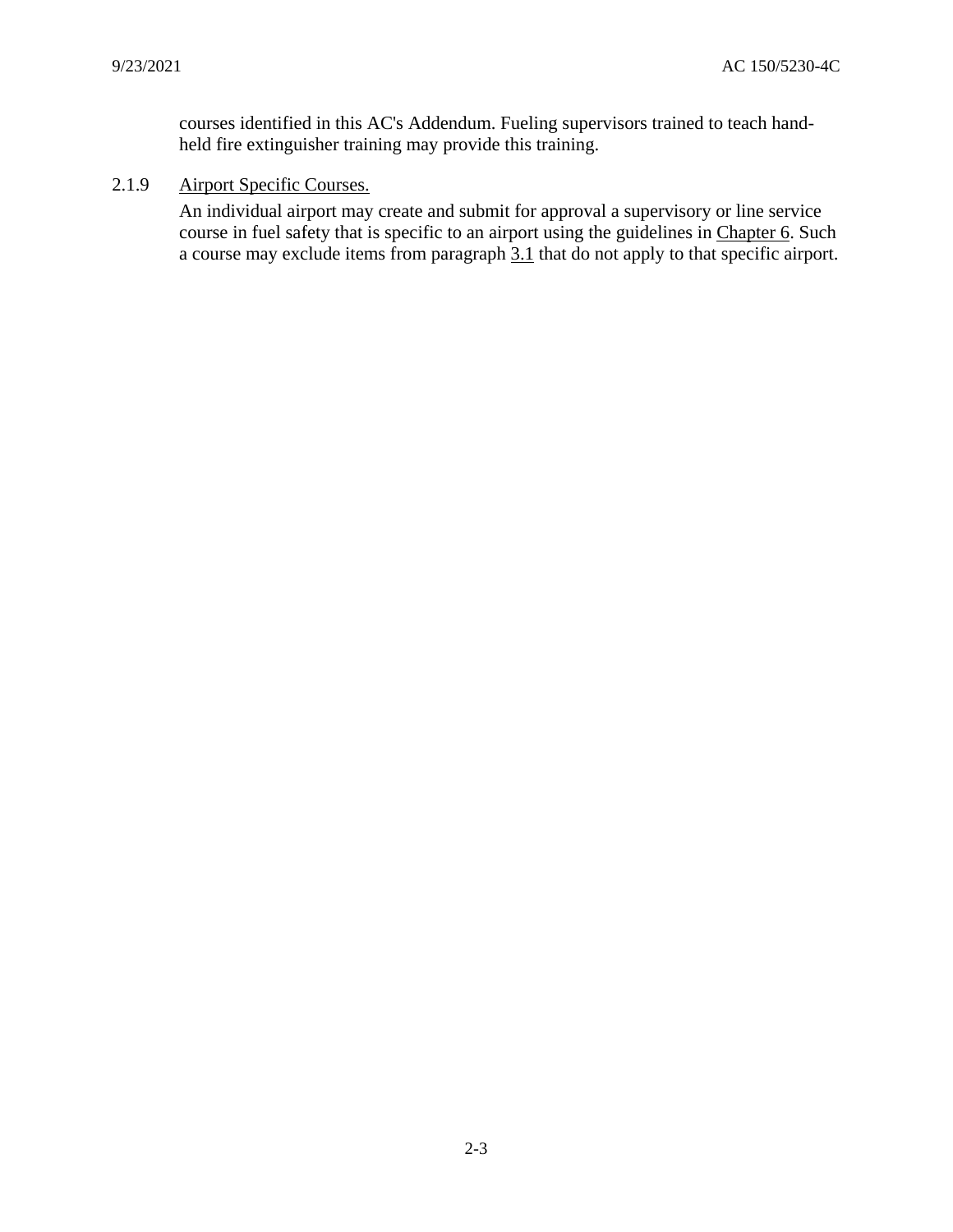# Page Intentionally Blank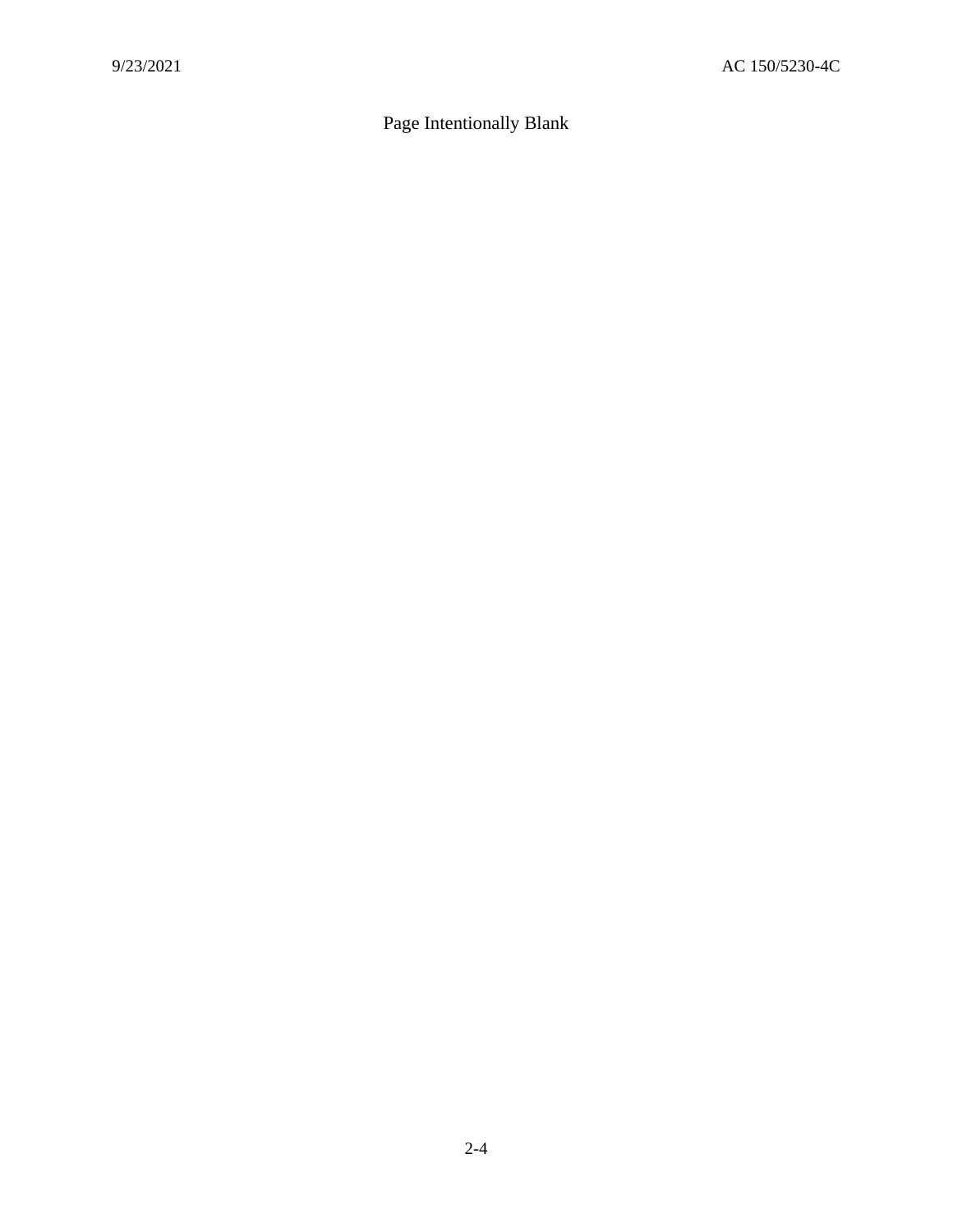# **CHAPTER 3. Required Training Topics**

# <span id="page-12-1"></span><span id="page-12-0"></span>3.1 **Mandatory Elements for Supervisory and Line Service Fuel Safety Training Programs.**

A fuel safety training program should include:

- 1. An orientation that addresses:
	- a. Purpose of the course
	- b. Expected outcomes as identified in 14 CFR §139.321(b)
	- c. Familiarity with applicable FAA ACs, fire codes, and fire and fuel safety organizations and their publications
	- d. Knowledge of fuel types and their flash points
	- e. Fueling of different types of aircraft
	- f. Different types of fuel service vehicles and carts
- 2. Basic safety practices including:
	- a. Protection against fire and explosions
	- b. Safe handling and storage procedures for fuels and lubricants
		- i. Identification and marking of Diesel Exhaust Fuel (DEF),
		- ii. Securing and limiting inventory of DEF, and
		- iii. Fuel System Icing Inhibitor (FSII)

**Note:** Bulk fluids are generally stored in hangars or storage areas. DEF and FSII are clear and are usually stored in large white plastic tanks ranging from 55 gallons to larger cube storage tanks. If stored close to each other, they are very hard to differentiate from each other without very pronounced markings. To prevent confusion, we recommend:

- Airport operators and fueling agents do not store DEF and FSII fluids in close proximity to each other;
- Airport operators and fueling agents clearly mark bulk storage tanks or barrels with 4-inch or larger stenciled letters visible from all sides. Use "DIESEL DEF" for all DEF fluid and "JET FUEL SYSTEM ICING INHIBITOR" for FSII storage containers; and
- Fueling agents or operators should remove jet fuel suspected of being contaminated with DEF from aircraft and discard it. Do not attempt to repurpose DEF-contaminated fuel to other aircraft or vehicles.
- c. An understanding of the term "hazardous materials" and procedures for handling hazardous materials and other fuels and lubricants
- d. Use of Personal Protective Equipment (PPE) including eye protection, ear protection, hand protection, and proper types of clothing and shoes/boots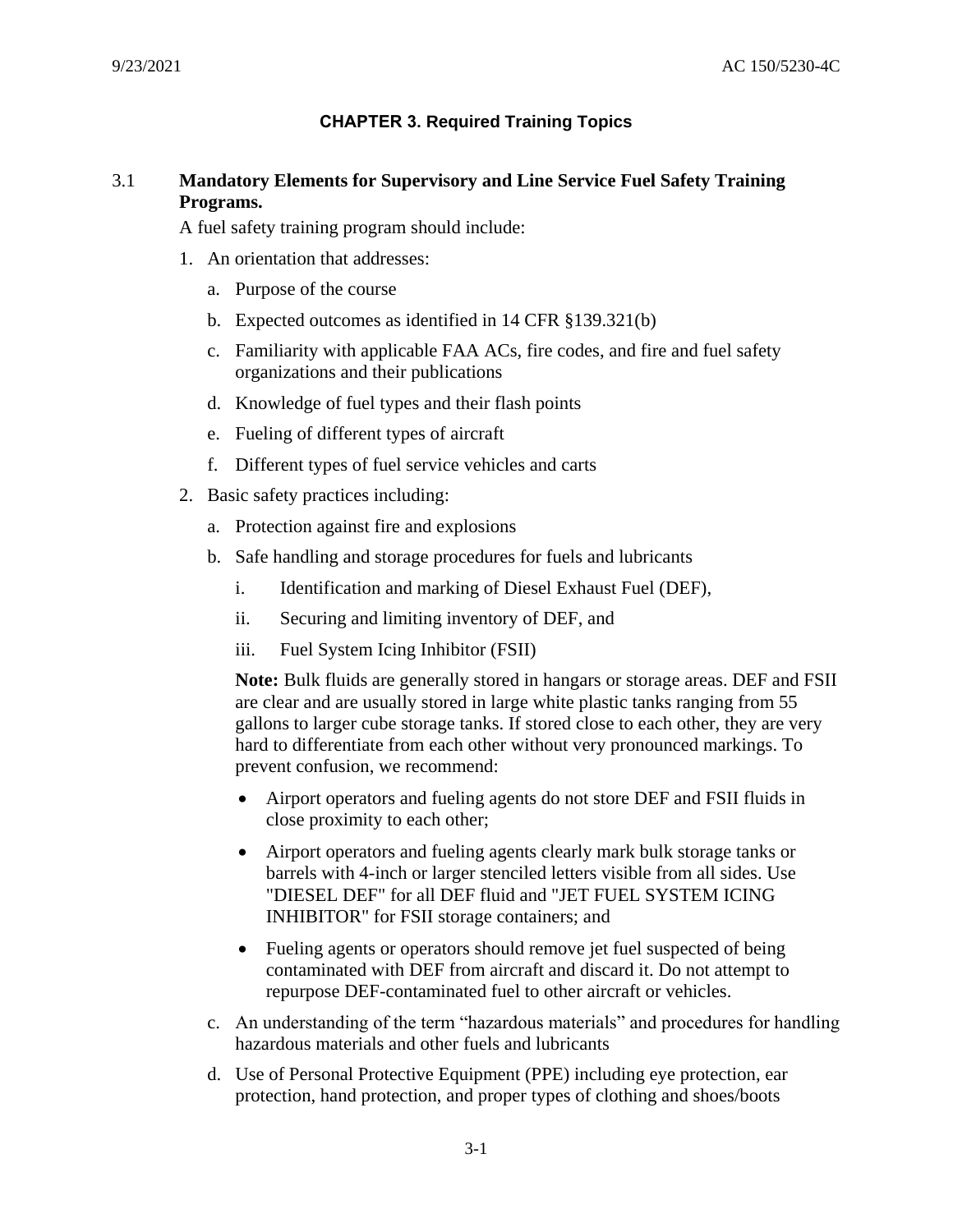- e. Prohibition on carriage of smoking materials (i.e., cigars, cigarettes, lighters, matches, electronic smoking devices (also called e-cigarettes), and pipes)
- f. First aid for contact with aviation fuels or lubricants, including ingestion, inhalation, and contact with eyes or bare skin
- 3. Bonding
	- a. Definitions as contained in NFPA 407
	- b. Physics of bonding (what/when/why)
	- c. How to ground versus how to bond:
		- i. Where and how to bond
		- ii. Types of bonding equipment
		- iii. Correct bonding procedures
	- d. Static electricity
- 4. Public protection
	- a. Protection from sources of ignition
	- b. Proper ramp fueling procedures including aircraft with passengers on board
	- c. Coordination with flight crew prior to fueling aircraft
	- d. Situations requiring cessation of fueling procedures
	- e. Diesel Particulate Filter (DPF) regeneration system components, operations, and procedures
- 5. Fire classification and appropriate types of extinguishers
	- a. Fire classifications and extinguisher types used
	- b. Rating system used to determine extinguishing capabilities of extinguishers
	- c. Inspections of fire extinguishers
	- d. Safety and personnel protection at a fire or spill incident
	- e. Monthly:
		- i. Confirm the extinguisher is visible, unobstructed, and in its designated location.
		- ii. Verify the locking pin is intact and the tamper seal is unbroken. Examine the extinguisher for obvious physical damage, corrosion, leakage, or clogged nozzle.
		- iii. Confirm the pressure gauge or indicator is in the operable range or position and lift the extinguisher to ensure it is still full.
		- iv. Make sure the operating instructions on the nameplate are legible and facing outward.
		- v. Document the inspection on the monthly tag affixed to the extinguisher.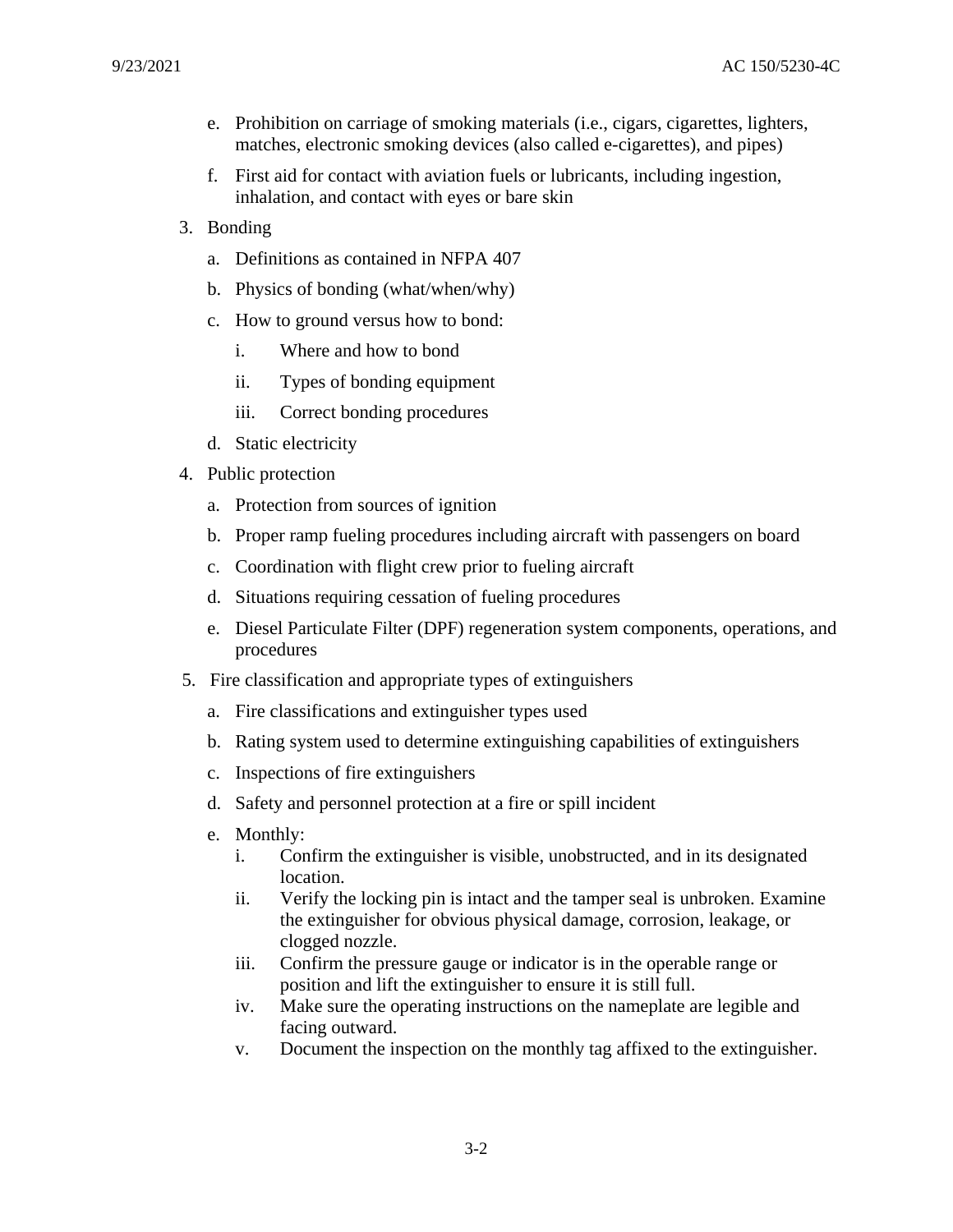- vi. Check the last professional service date on the tag. (A certified fire extinguisher maintenance contractor must have inspected the extinguisher within the past 12 months.)
- vii. Annual fire extinguisher inspections are performed by CERTIFIED personnel.
- viii. Tags or labels intended for recording inspections, maintenance, or recharging affixed so as not to obstruct the fire extinguisher use, fire extinguisher classification, or manufacturer's labels.
- 6. Control of access to storage areas
	- a. Fences and gates/locks
	- b. Signs and other required placarding (e.g., "No smoking," "Jet A," "AVgas"). See NFPA-407 for placards requirements and NFPA-704, *Placard Information for Use in Safety Publications*.
	- c. Protection and security associated with fuel farms including proper authorizations and procedures
	- d. Safety awareness (location and operation of fire extinguishers, location of emergency fuel shutoffs, communications for assistance)
- 7. Fire safety in fuel farm and storage areas
	- a. Verification of product types
	- b. Fuel farm inspection procedures
	- c. Fueling operations at fuel storage facilities during low visibility and night operations
	- d. Fuel delivery operations including the use of hoses, valves, and other equipment
	- e. Proper procedures for fuel equipment use/storage (nozzle covers, securing of equipment when not in use)
	- f. Leak and spill prevention
	- g. Product leaks and contamination
	- h. Emergency procedures and notifications
		- i. Follow local spill reporting procedures
		- ii. Use proper PPE in the event of a spill
		- iii. Control spill and containment (limited quantity)
		- iv. Spill (large quantity), contact aircraft rescue and firefighting
		- v. Cleanup procedures
	- i. Effects of weather on fueling operations
- 8. Fire safety in mobile fuelers, fueling pits, and fueling cabinets
	- a. Weight and balance, driving requirements, speed precautions, and driver qualifications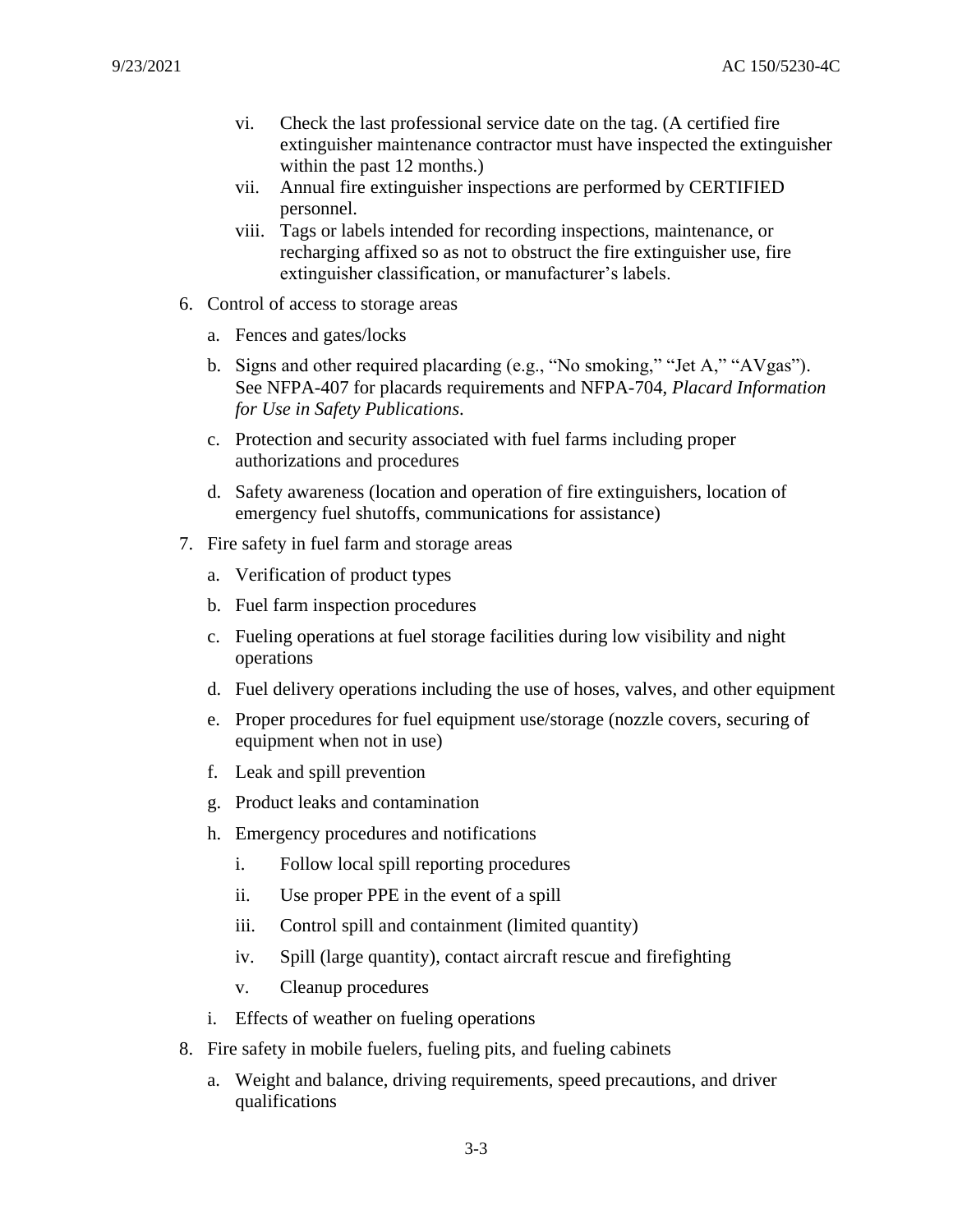- b. Inspection of fueling vehicle and the sumping, exhaust, muffler system, and knowledge of the DEF system (if the vehicle is so equipped)
- c. Procedures and vehicle placement for fueling operations, controls, interlocks, brakes, and chocking
- d. Mobile fueler refueling procedures
- e. Parking requirements and separation distances
- f. Fuel hydrant pit safety/procedures/product leaks/clean-up
- g. DEF regeneration area procedures
- h. Labeling of self-service dispensing cabinets
- i. Procedures for connecting and disconnecting to aircraft
- j. Use of brake interlock override controls
- k. Emergency fuel shutoff
- l. Dead Man Control
- m. DPF regeneration procedures (including access to local DPF regeneration area)
- 9. Misfueling Prevention Training
	- a. Misfueling prevention training should include instruction on:
		- i. Components of a correct fuel order (written or verbal)
			- 1. Aircraft registration (tail) number
			- 2. Type and grade of fuel
			- 3. Volume of fuel and distribution among aircraft fuel tanks
			- 4. Fuel additives to be included as part of the fuel upload
		- ii. Use of Selective-Nozzle spouts and controls for Non-Selective Jet fuel "round/rogue" spouts
	- b. DEF Contamination Prevention
		- i. The purpose and function of DEF.
		- ii. The purpose and function of FSII
		- iii. The identified risk of DEF contamination and stressed importance of maintenance personnel being restricted to handling these fluids
			- 1. Mistaking DEF for FSII and adding it to FSII storage tanks/reservoirs on refueling equipment

**Note:** Bulk fluids are generally stored in hangars or storage areas. DEF and FSII are clear and are usually stored in large white plastic tanks ranging from 55 gallons to larger cube storage tanks. If stored close to each other, they are very hard to differentiate from each other without very pronounced markings. To prevent confusion, we recommend: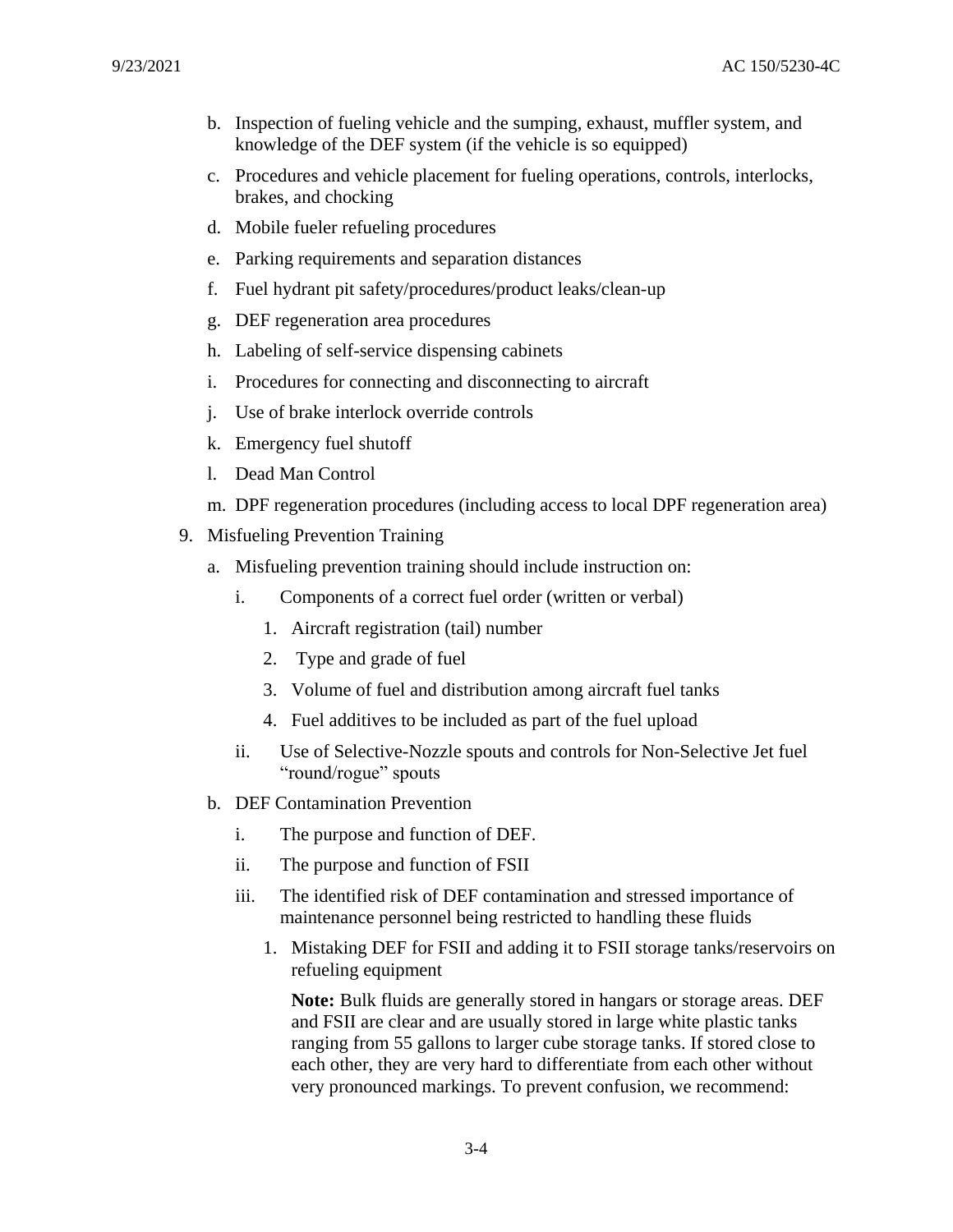- Airport operators and fueling agents do not store DEF and FSII fluids in close proximity to each other;
- Airport operators and fueling agents clearly mark bulk storage tanks or barrels with 4-inch or larger stenciled letters visible from all sides. Use "DIESEL DEF" for all DEF fluid and "JET FUEL SYSTEM ICING INHIBITOR" for FSII storage containers; and
- Fueling agents or operators should remove jet fuel suspected of being contaminated with DEF from aircraft and discard it. Do not attempt to repurpose DEF-contaminated fuel to other aircraft or vehicles.
- 2. Using non-dedicated transfer equipment in the handling of FSII.
- 3. Implications of DEF-contaminated fuel.
- 4. Procedures for the safe resupply of fueling equipment reservoirs with FSII.
- 5. Procedures for the safe resupply of DEF in fueling, ground support, and other equipment requiring its use.
- 10. Hand-Held Fire Extinguisher Training All fueling personnel, not just the supervisor, must receive fire extinguisher training every two years. The use of a live fire exercise is not required as part of this training. While extinguishing a live fire does provide the best training, the FAA understands there are limitations imposed in certain localities and will accept classroom training. Such training must include:
	- a. Purpose of the fire extinguisher.
	- b. How to identify the classification of extinguisher used for a liquid fuel fire.
	- c. The nomenclature associated with the different parts and components of a fire extinguisher.
	- d. How to inspect of the components of the fire extinguisher for serviceability.
	- e. Proper storage and removal of the extinguisher from the fueling vehicle or fuel cart.
	- f. Demonstration of the proper use/operation of an extinguisher (PASS):
		- i. Pull the safety pin,
		- ii. Aim nozzle at the base of the fire,
		- iii. Squeeze the handle from a safe distance, and
		- iv. Sweep the nozzle from side to side to extinguish the fire.
	- g. Demonstration by all course participants that they can select the appropriate extinguisher based on the type of fire.
	- h. Using a handheld fire extinguisher or realistic training device, and discharging agent from the handheld extinguisher to extinguish the fire.

**Note:** The use of a live fire exercise is not required as part of this training; however, a realistic training device must be used. Realistic training devices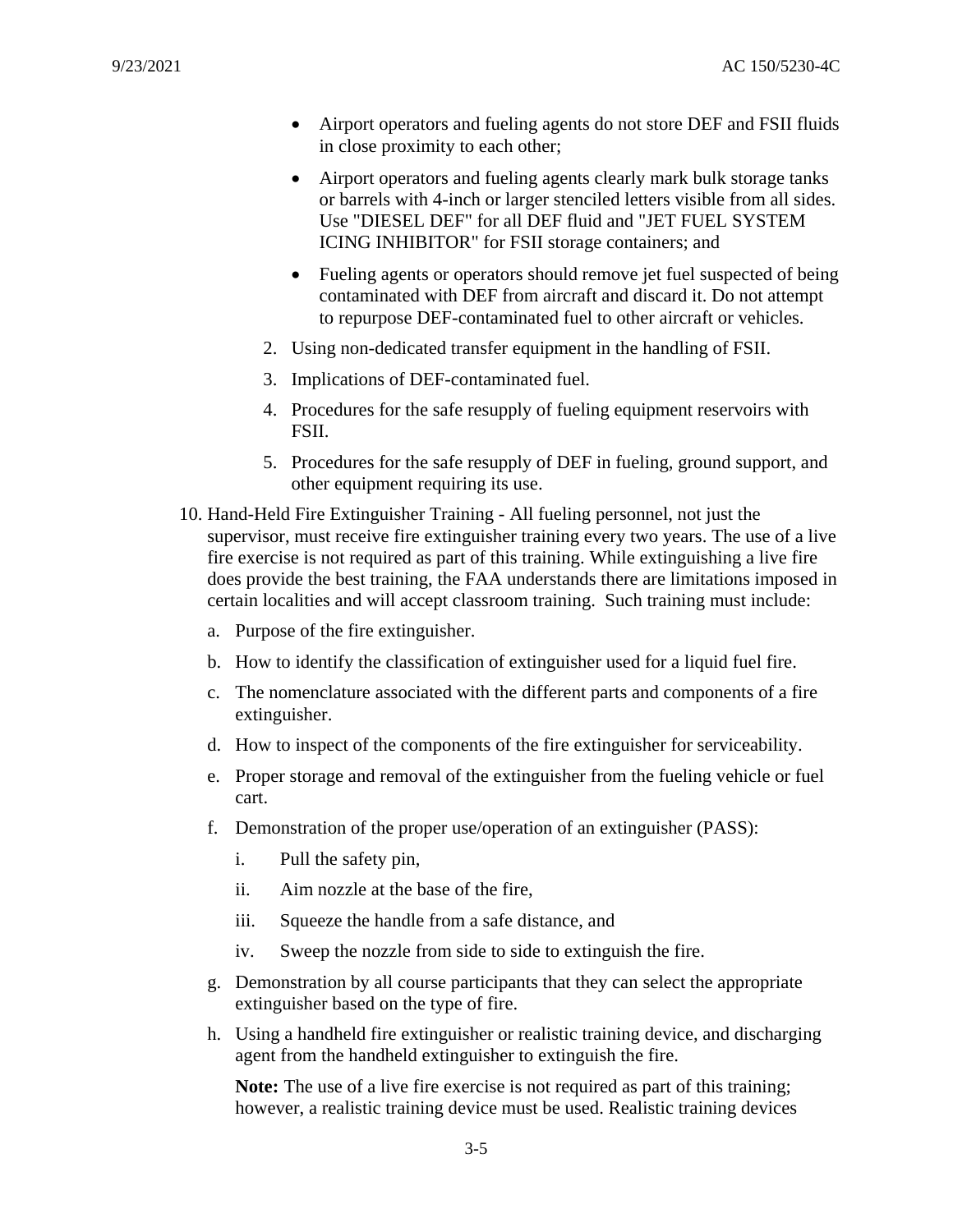should have the approximate weight and discharge characteristics of the actual hand-held extinguisher used in fuel servicing areas.

**Note:** For training purpose only, the extinguisher can use water instead of dry chemical.

**Note:** All fuel servicing supervisors and line personnel must complete handheld fire extinguisher training either 60 days prior to or after completing either the supervisory or line service training if it was not provided by one of the certified fuel service training courses identified in the associated Addendum. The fueling supervisor may also have been trained to teach hands-on fire extinguisher training.

**Note:** Fuel service supervisors can provide extinguisher training if they have been trained and have a class which includes all information found in section 3.1, paragraph 10.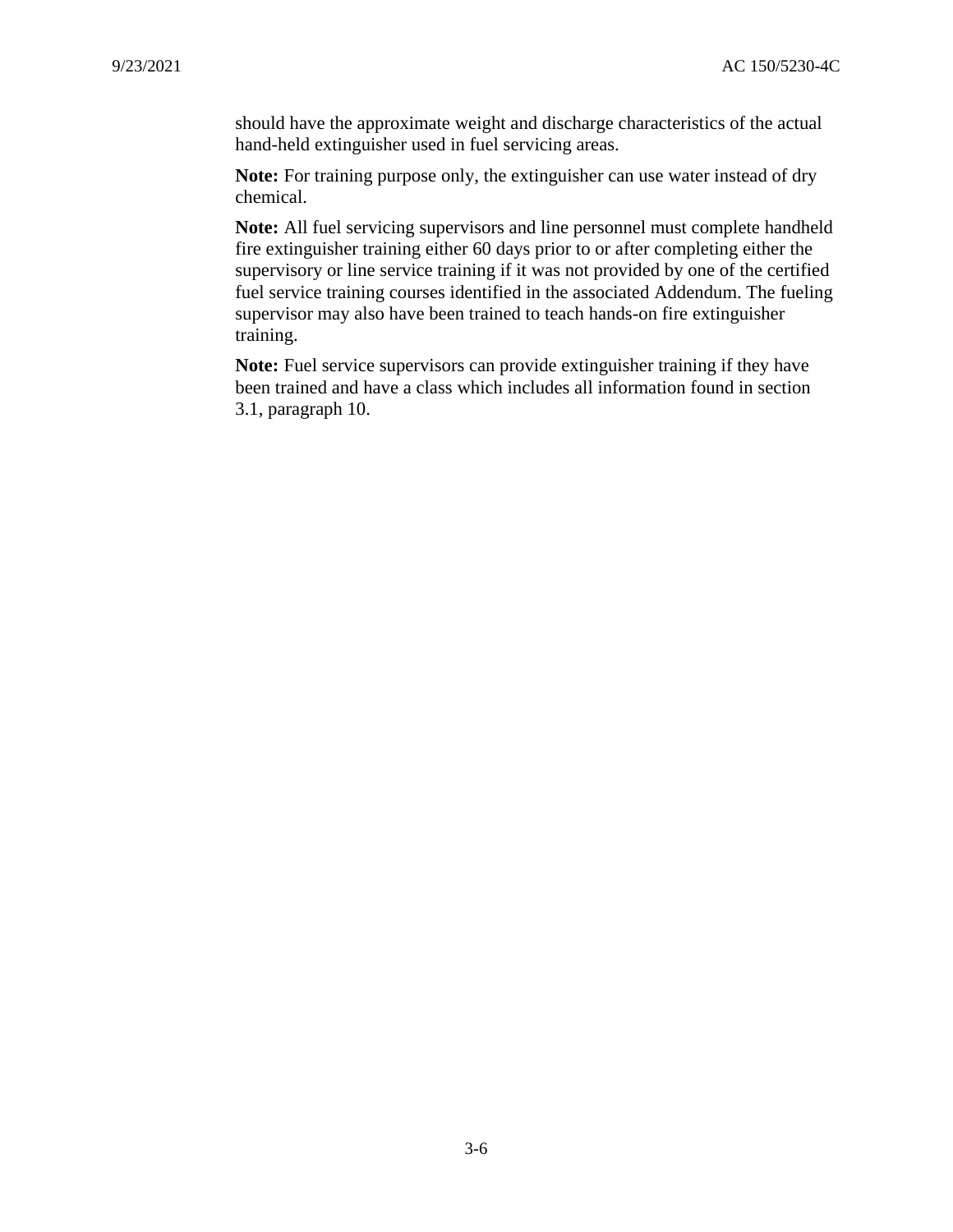# **CHAPTER 4. Supervisor's Training Course**

<span id="page-18-0"></span>[Chapter](#page-8-0) 2 provides the basic elements of the Supervisory Fuel Safety training course. [Chapter](#page-12-0) 3 identifies the additional requirements to meet in the Fire Safety for Supervisors Training Course. The information contained in [Chapter](#page-8-0) 2 must provide enough detail for fueling supervisors to completely comprehend the material and what their responsibilities will be in training others employees. The level of instruction should provide the supervisor the ability to anticipate questions and identify when students are not comprehending the material or demonstrative action to be performed. The FAA recommends that instructors teaching the Supervisor Fuel Training Course possess:

- 1. A thorough working knowledge of the contents of [Chapter](#page-8-0) 2, [Chapter](#page-12-0) 3,and requirements of 14 CFR §139.321(b)(1) through (b)(7) and §139.321(e) (1) and (2).
- 2. A minimum of two years of experience in all aspects of fueling procedures.

#### <span id="page-18-1"></span>4.1 **Instructors.**

Instructors teaching the Supervisor Fuel Training Course must be able to discuss training methodologies, apply motivational techniques, and understand how to test student comprehension and recognition.

#### 4.1.1 Supervisory Requirement.

An overview of techniques for effective training, including:

- 1. Methods of delivery: classroom, on-the-job, and online
- 2. Understanding of different types of learning (i.e., visual, cognitive, hands-on)
- 3. Motivational aspects of training.

### <span id="page-18-2"></span>4.2 **Handheld Fire Extinguishers Training.**

The instructor must ensure each student receives hands-on training in the proper use of hand-held fire extinguishers. Companies listed in the Addendum may provide this training or highlight the requirement for fueling personnel to receive this training from another source considered qualified by the local authority having jurisdiction.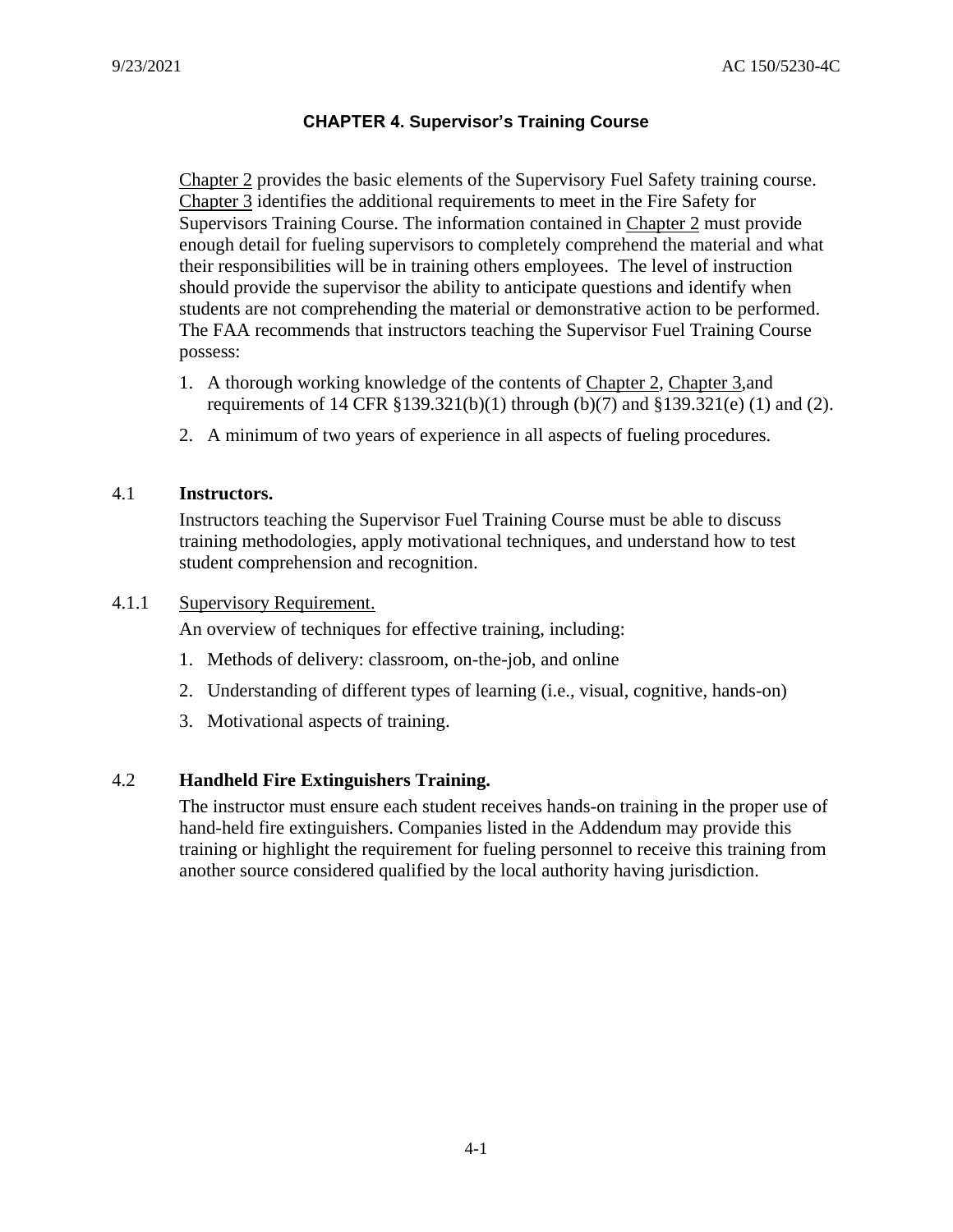# Page Intentionally Blank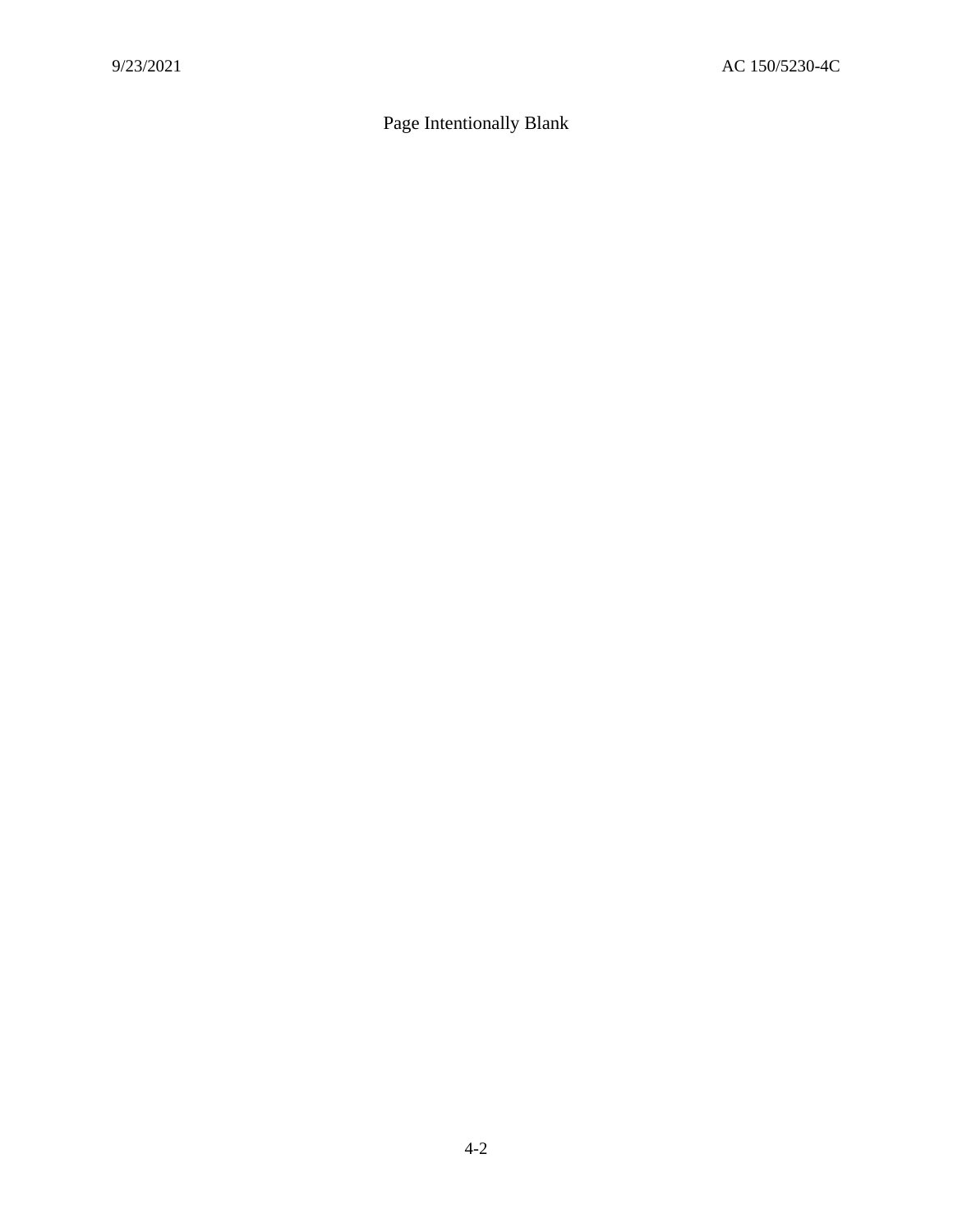# **CHAPTER 5. Testing, Certification, and Recordkeeping**

# <span id="page-20-1"></span><span id="page-20-0"></span>5.1 **Exams.**

Exams or tests may be oral, written, demonstrative, or a combination. All test questions must be researched and referenced, and a master test retained on file.

# <span id="page-20-2"></span>5.2 **Recordkeeping.**

Recordkeeping requirements are provided for under 14 CFR § 139.321. All fueling agents should maintain adequate records to demonstrate:

- <span id="page-20-3"></span>5.2.1 That at least one supervisor has completed an authorized Supervisor Fuel Safety course, received fire extinguisher training every 24 consecutive calendar months in conjunction with supervisory or line-service training.
- 5.2.2 That in the last 24 consecutive calendar months, all other employees have received training from the supervisor described in paragraph [5.2.1](#page-20-3) that includes the topics outlined in [Chapter](#page-12-0) 3 (or have completed an authorized Line Service Fuel Safety course) and received fire extinguisher training.
	- 5.2.2.1 Training of fueling personnel in fire safety in accordance with paragraph (e) of this section. Such training at Class III airports must be completed within 12 consecutive calendar months.

### 5.2.3 Continuity of Training.

Fueling agents must retain enough records to demonstrate that continuity of training has been maintained for all employees during the time they are authorized to handle aviation fuels.

5.2.3.1 Demonstration of continuity of training is only required for the previous 24 consecutive calendar months for personnel training records. This may require retaining some records beyond 24 consecutive calendar months.

# 5.2.3.2 **Example.**

- 1. Employee A completes all components of supervisor fuel safety training in November 2017 and again in November 2019.
- 2. During an inspection in April of 2020 the fueling agent would need to produce Employee A's training records for November 2017 and November 2019 to demonstrate continuity of training from April 2018 (24-month lookback).
- 5.2.3.3 Demonstration of continuity of training can be achieved by maintaining all training records for 24 months. However, other digital storage and reporting functions may be deemed acceptable.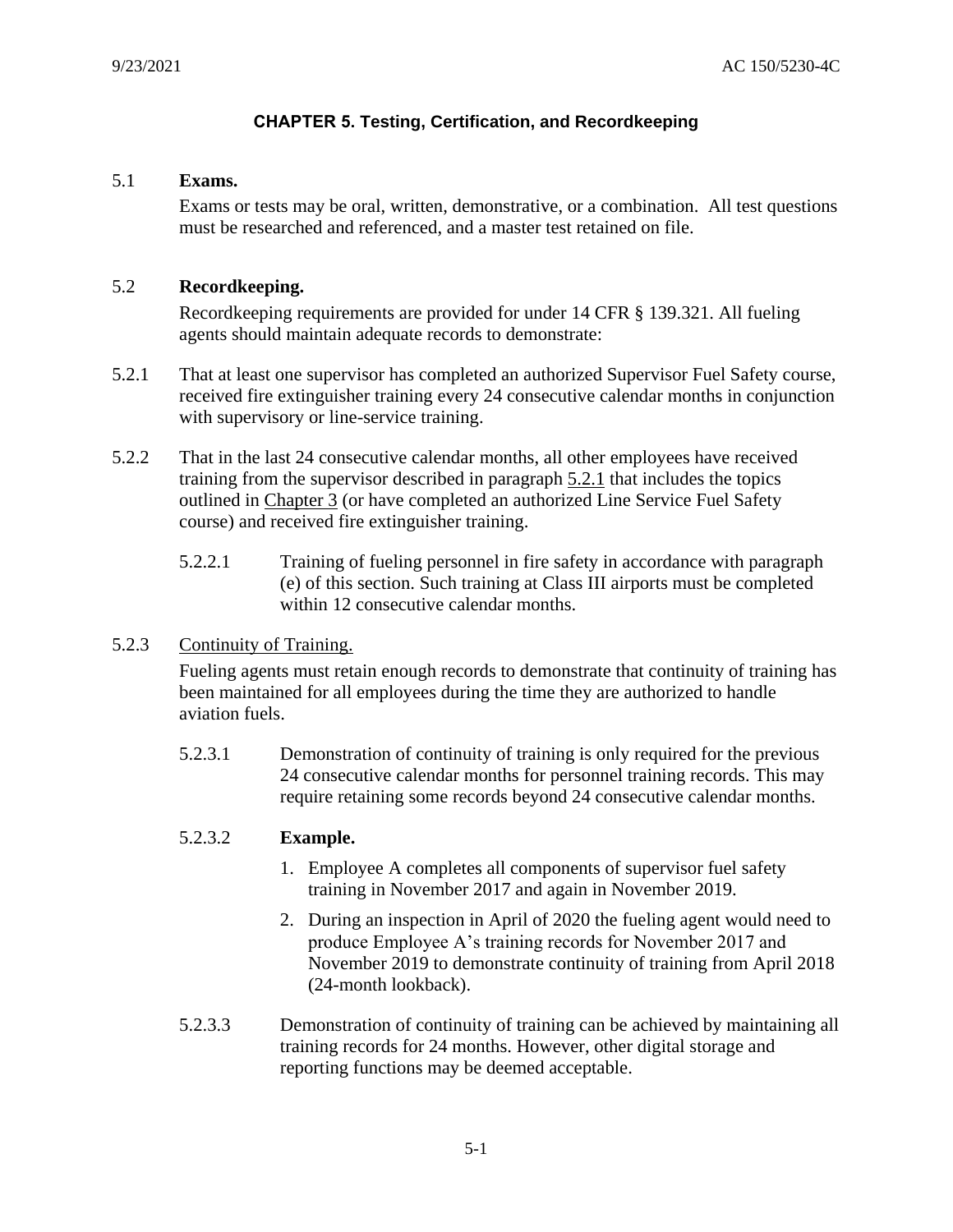# 5.2.4 Employees.

Fueling agents must demonstrate that new employees have received training on the topics in [Chapter](#page-12-0) 3 and received hands-on training 60 days prior to completing either the supervisory or line service training and commencing unsupervised fuel handling.

- 5.2.4.1 Recurrent fueling agents must demonstrate that all employees received training on the topics in [Chapter](#page-12-0) 3 and received hands-on training 60 days prior to or after completing either their recurrent supervisory or line service training.
- 5.2.4.2 The tenant fueling agent will provide the airport operator/certificate holder a written confirmation once every 12 consecutive calendar months that the training required by 14 CFR §139.321(e) has been accomplished.

# 5.2.5 Records of Training.

Records of training must differentiate between supervisor training and line service training.

- 1. Supervisor documentation must have the following wording:
	- a. Name of company doing the training
	- b. Name of individual who completed the "Fuel Safety Supervisor" training
	- c. "Has successfully completed all classroom and practical application for the requirements of 14 CFR §139.321(b)(1) through (b)(6) and §139.321(e) (1)"
	- d. Date of completion
- 2. Line training documentation must have the following wording:
	- a. Name of company doing the training
	- b. Name of individual who completed "Line Fuel Service" training
	- c. "Has successfully completed all classroom and practical application for the requirements of 14 CFR Part §139.321(b)(1) through (b)(7) and 139.321 (e) (2)"
	- d. Date of completion
- 3. The FAA does not endorse any training programs; however, documentation issued as a result of completion of an approved training program in fire safety may include the following:
	- a. A statement indicating the associated training program is on the FAA's Addendum of approved training facilities.

**Note:** Records of training for courses that do not include hand-held fire extinguisher training must include a statement indicating "excluding hands-on fire extinguisher training".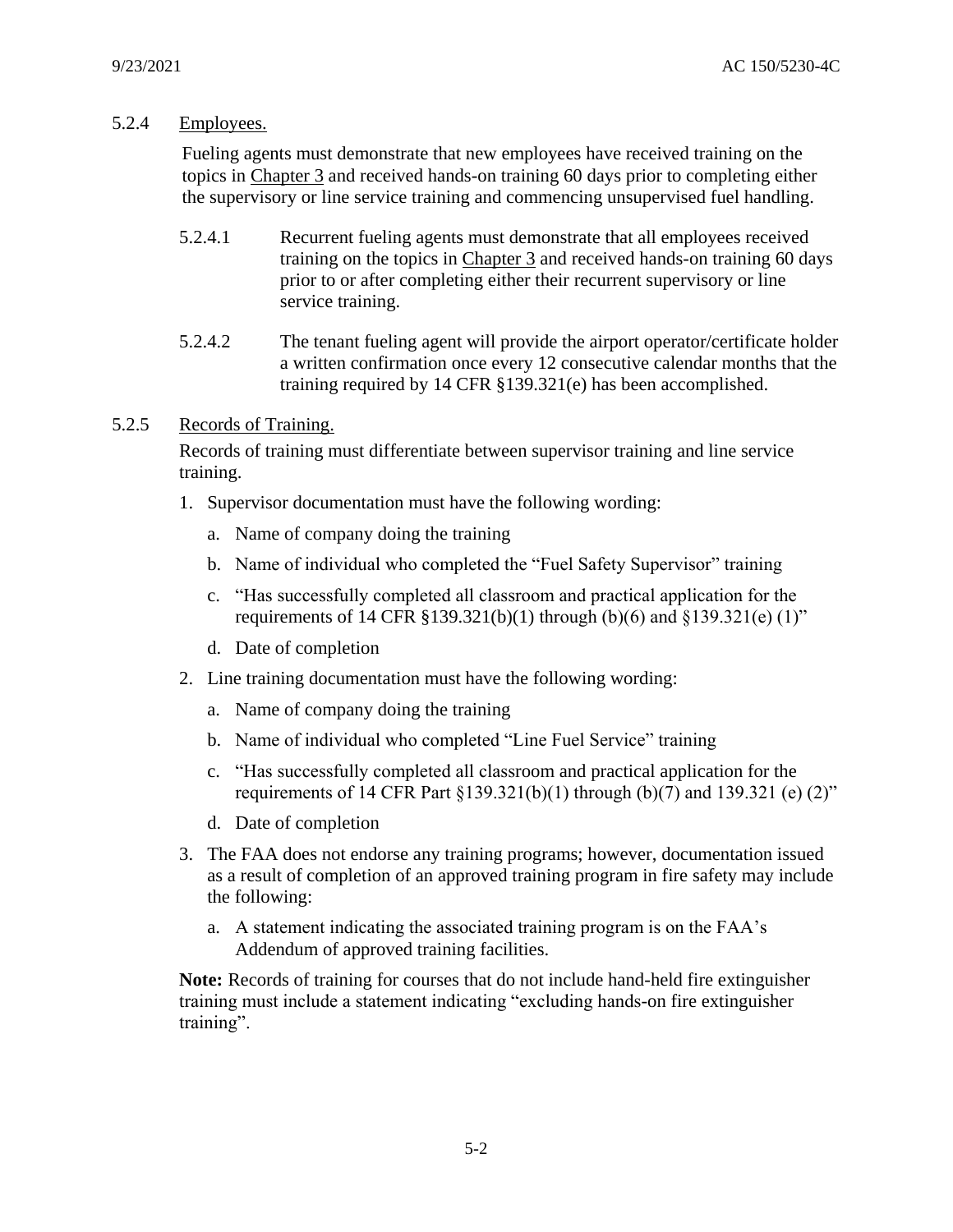# <span id="page-22-0"></span>**CHAPTER 6. Guidelines for Submitting Line Service and/or Supervisory Safety Course(s)**

# <span id="page-22-1"></span>6.1 **Supervisory Training Program and/or Line Training Program.**

### 6.1.1 Purpose.

This chapter establishes the standards for submitting a Fueling Safety Training Program for Supervisory Personnel and/or Fueling Safety Training Program for Line Service Personnel. It provides guidance for addressing the requirements of 14 CFR §139.321 (e) (1) and (2) and the additional requirements for supervisory personnel stipulated by  $$139.321$  (b)  $(1) - (7)$ .

### 6.1.2 Explanation.

Fueling Safety Programs ensure supervisory and line fueling personnel recognize the importance of aircraft fueling safety. Fueling supervisory courses are designed to emphasize the importance of instructing effectively in the principles necessary to ensure safety during fueling operations on airports.

### 6.1.3 Introduction.

Fueling safety involves several areas: aircraft fueling, fuel transport, and fuel storage. Failure to follow safe operating procedures during any of these activities, on and off the airport, can result in accidents. Fueling procedures and practices have been designed to minimize the risks associated with flammable materials for the protection of fuelers themselves, other airport personnel, and the general public. Instruction in this subject is vital and a necessary part of airport safety.

# <span id="page-22-2"></span>6.2 **Supervisors Fuel Training Curriculum.**

Ensure the curriculum addresses the contents of Chapters 2, 3 and 4. An outline of the course, testing material, references, and a sample of the course completion certificate (or other means of demonstrating completion) must be submitted to the FAA for review. A Supervisory Fuel Training Curriculum that does not include actual hands-on fire extinguisher training and local airport fire code briefing must clearly indicate that those two items are required components to fully comply with 14 CFR §139.321.

# <span id="page-22-3"></span>6.3 **Line Service Fuel Safety Training Curriculum.**

Ensure the curriculum addresses the contents of Chapters 2 and 3. An outline of the course, testing material, references, and a sample of the course completion certificate (or other means of demonstrating completion) must be submitted to the FAA for review. A Line Service Fuel Training Curriculum that does not include actual hands-on fire extinguisher training must clearly indicate that actual hands-on fire extinguisher training is required to fully comply with 14 CFR §139.321.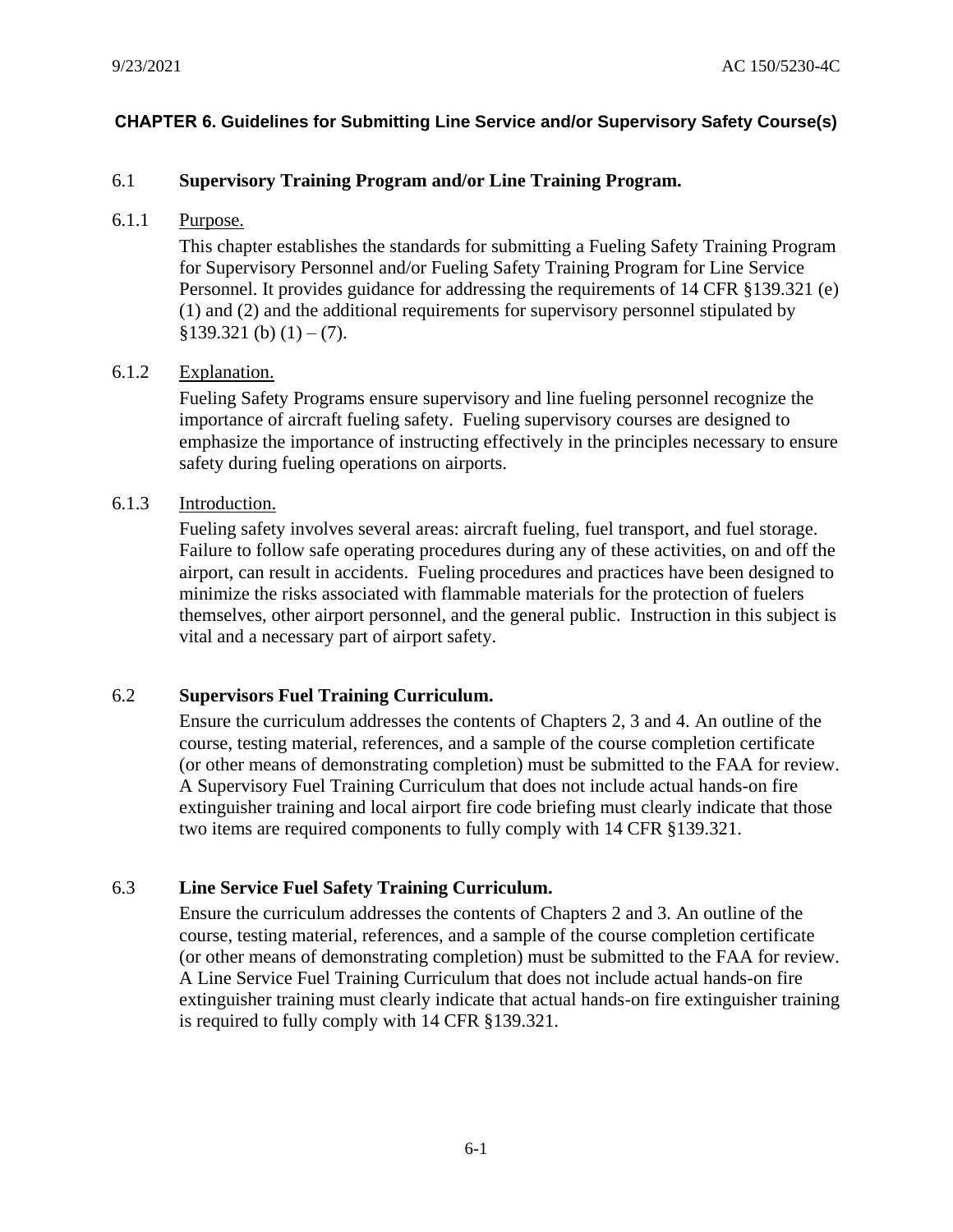# <span id="page-23-0"></span>6.4 **Review and Approval.**

- 6.4.1 All courses should be submitted for initial approval and whenever there are any major rewrites or changes to the material being taught.
- 6.4.2 Send curriculum materials to:

Federal Aviation Administration Manager, Airport Safety and Operations Attn: Fuel Safety Training 800 Independence Ave., SW AAS-300, Room 618 Washington DC 20591

6.4.3 The FAA will add acceptable courses to the Addendum of Authorized Fuel Safety Training Courses on a quarterly basis.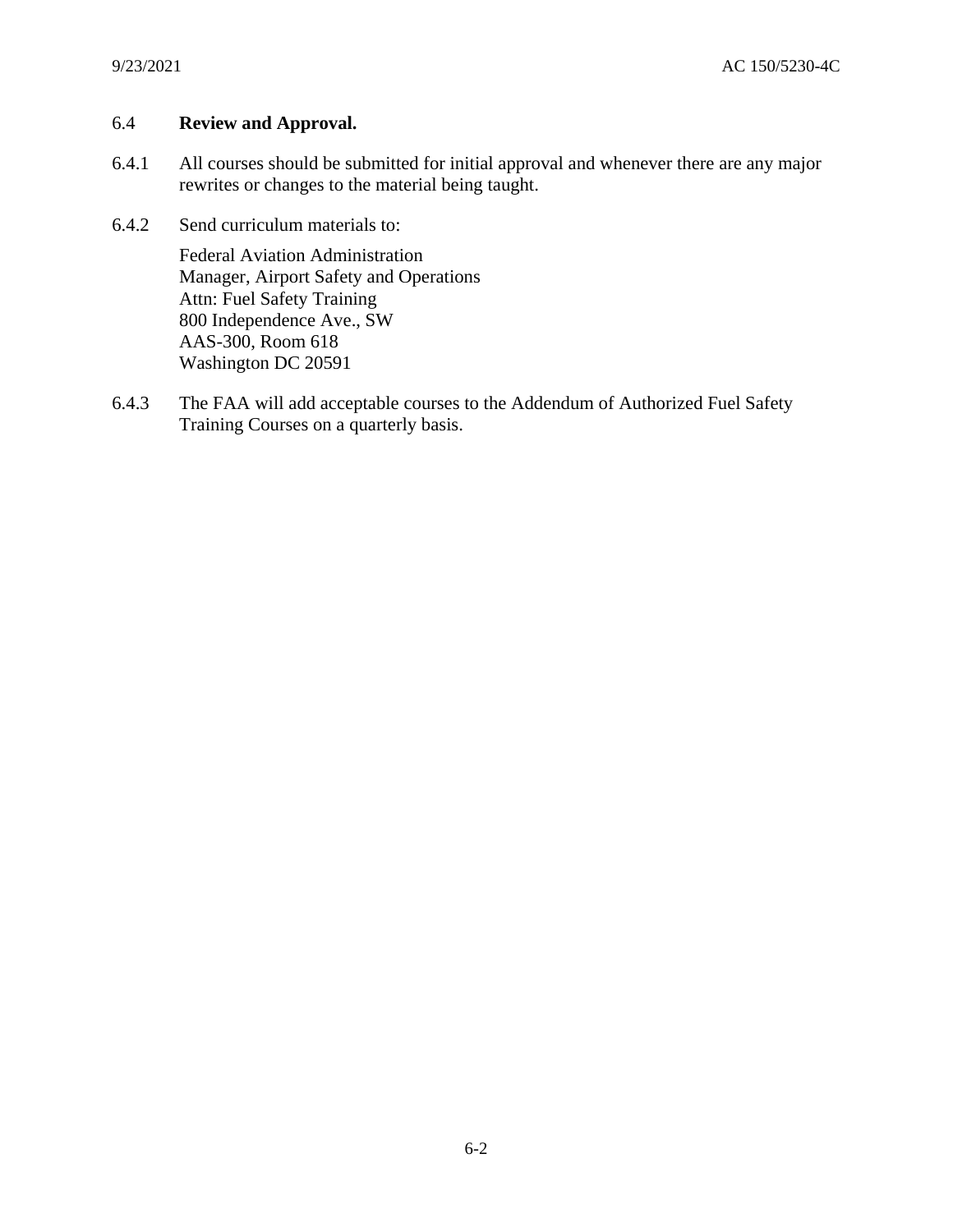# **APPENDIX A. DEFINITIONS AND ACRONYMS**

### <span id="page-24-1"></span><span id="page-24-0"></span>A.1 **Definitions.**

- 1. **Airport Fueling Agent** An airport operator/certificate holder that sells fuel products on the airport.
- 2. **Airport Fueling System** An arrangement of aviation fuel storage tanks, pumps, piping, and associated equipment such as filters, water separators, hydrants and station, or aircraft fuel servicing vehicles, installed at an airport and designed to service aircraft at fixed positions.
- 3. **Authority Having Jurisdiction (AHJ)** An organization, office, or individual responsible for enforcing the requirements of a code or standard or for approving equipment, materials, an installation, or a procedure.
- 4. **Dead Man Control** A device that requires a positive continual action of a person to allow the flow of fuel.
- 5. **Emergency Fuel Shutoff** A function performed to stop the flow of fuel in an emergency.
- 6. **Fueling Agent**  A person or company that sells fuel products on the airport. This is intended to exclude the self-fueling activities of an airline or corporation that conducts self-fueling.
- 7. **Self-Fueling and Self-Service** Self-fueling means the fueling or servicing of an aircraft by the owner of the aircraft with his or her own employees and using his or her own equipment. Self-fueling cannot be contracted out to another party. Selffueling implies using fuel obtained by the aircraft owner from the source of his/her preference. Self-fueling differs from using a self-service fueling pump made available by the airport, a Fixed Base Operator (FBO), or an aeronautical service provider. The use of a self-service fueling pump is a commercial activity and is not considered self-fueling, as defined herein. Self-service includes activities such as adjusting, repairing, cleaning, and otherwise providing service to an aircraft, provided the service is performed by the aircraft owner or his/her employees with resources supplied by the aircraft owner. Title 14 CFR Part 43 of the Federal Aviation Regulations permits the holder of a pilot certificate to perform specific types of preventative maintenance on any aircraft owned or operated by the pilot.

**Note:** Fueling from a pull-up commercial fuel pump is not considered selffueling under the Federal grant assurances since it involves fueling from a selfservice pump made available by the airport or a commercial aeronautical service provider.

- 8. **Tenant Fueling Agent**  A person or company that sells or manages fuel products on the airport, other than the certificate holder.
- 9. **Airport Fueling System** Aviation fuel storage tanks, pumps, piping, and associated equipment, such as filters, water separators, hydrants and station, or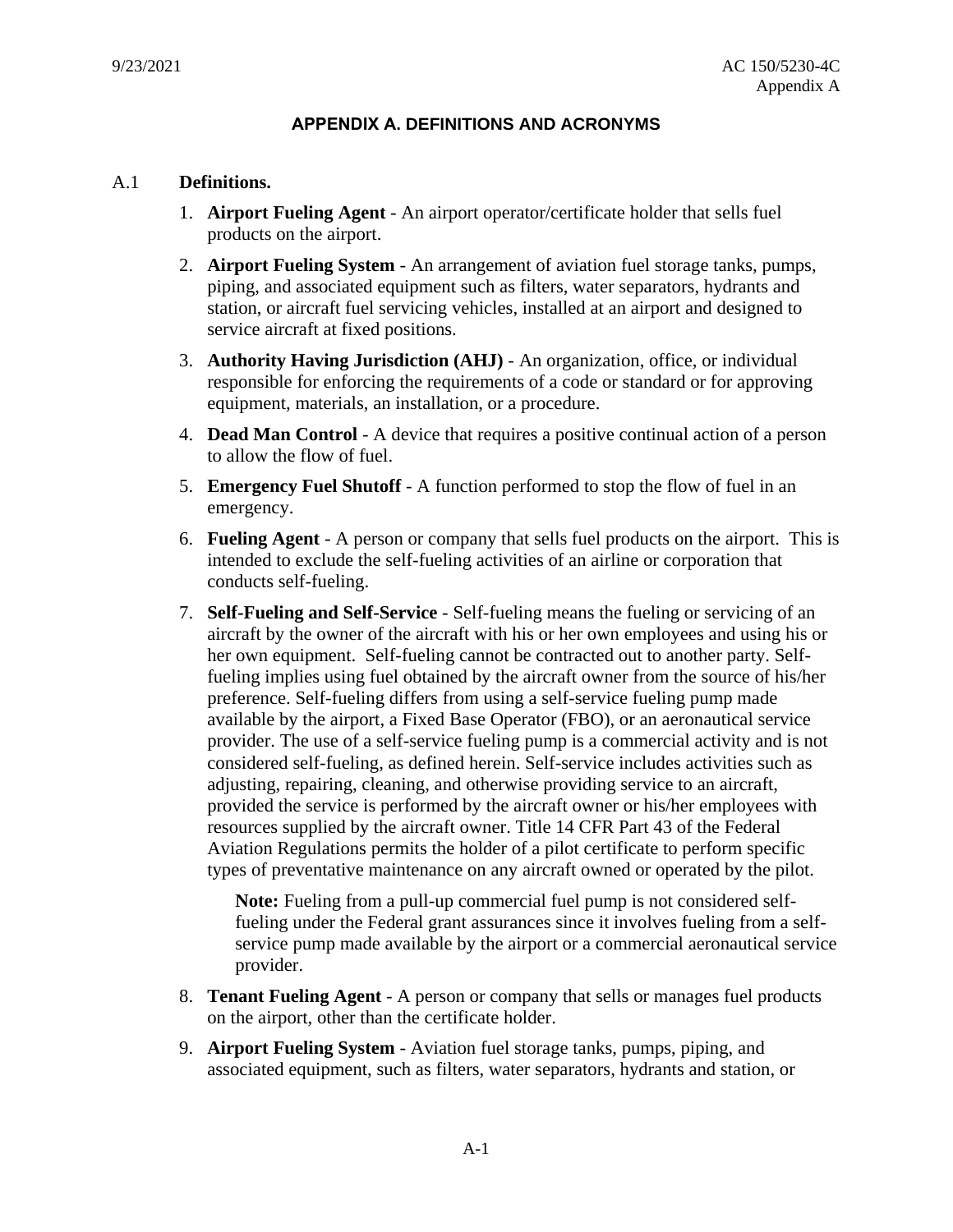aircraft fuel servicing vehicles, installed at an airport and designed to service aircraft at fixed positions.

- 10. **Fuel Servicing Station** A unit that includes all necessary equipment to enable the transfer of fuel into or from an aircraft or fueler.
- 11. **Fuel Dispenser System** All the pumps, meters, piping, hose, and controls used for the delivery of fuel to, and the removal of vapor from, a vehicle.
- 12. **Diesel Exhaust Fluid** A urea-based chemical reductant that is appropriately used in selective catalytic reduction systems on diesel-engine vehicles and equipment to meet stringent emissions standards for nitrogen oxides and particulate matter. Diesel Exhaust Fluid is not approved for use in jet fuel as it reacts with certain jet fuel chemical components to form crystalline deposits in the fuel system. These deposits will flow through the aircraft fuel system and may accumulate on filters, fuel metering components, other fuel system components, or engine fuel nozzles. Aircraft having received DEF-contaminated fuel have experienced clogged fuel filters and fuel nozzle deposits that led to service difficulties, unplanned diversions, and in one case shutdowns of all engines on the aircraft while still in flight.
- 13. **Fuel System Icing Inhibitor** An approved aviation fuel additive designed to prevent the formation of ice crystals in fuel system components.

### <span id="page-25-0"></span>A.2 **Acronyms.**

| AC         | <b>Advisory Circular</b>                    |
|------------|---------------------------------------------|
| AHJ        | <b>Authority Having Jurisdiction</b>        |
| AIP        | <b>Airport Improvement Program</b>          |
| <b>CFR</b> | Code of Federal Regulations                 |
| DEF        | Diesel Exhaust Fluid                        |
| DOT        | Department of Transportation                |
| EFSO       | <b>Emergency Fuel Shutoff</b>               |
| FAA        | <b>Federal Aviation Administration</b>      |
| FBO        | <b>Fixed Base Operator</b>                  |
| FSII       | Fuel System Icing Inhibitor                 |
| HOT        | Hands-on Training                           |
| NFPA       | <b>National Fire Protection Association</b> |
| PFC        | <b>Passenger Facility Charge</b>            |
| PPE        | Personal Protective Equipment               |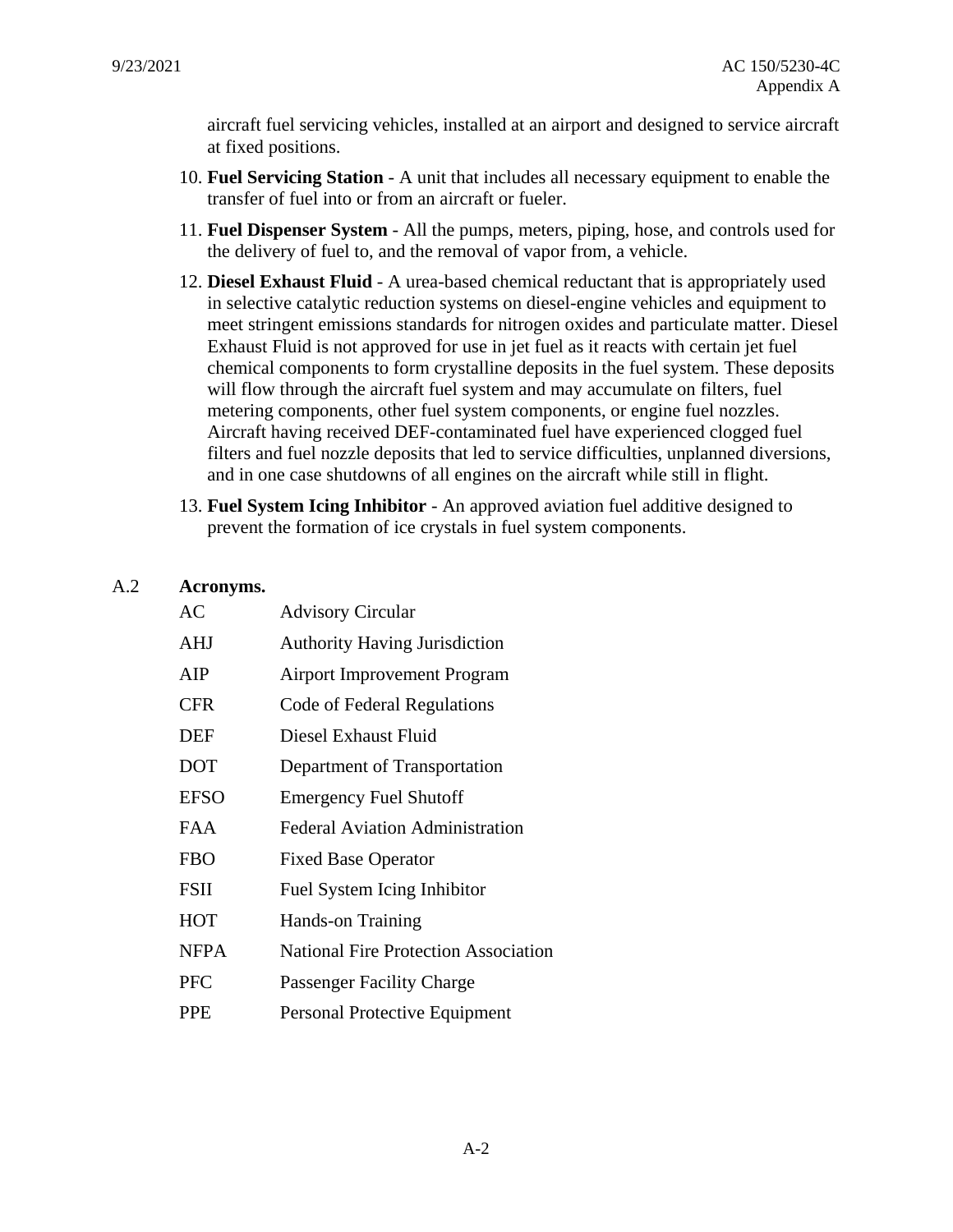# **APPENDIX B. ADDITIONAL RESOURCES**

### <span id="page-26-1"></span><span id="page-26-0"></span>B.1 **ATA Spec 103.**

Spec. 103, *Standard for Jet Fuel Quality Control at Airports*, produced by Airlines for America provides guidance for the safe storage and distribution of jet fuel at airports as currently practiced in the commercial aviation industry. Spec. 103 can be obtained from:

A4A Publications Department 1301 Pennsylvania Avenue, NW Suite 1100 Washington, DC 20004 202-626-4062

[https://publications.airlines.org.](https://publications.airlines.org/)

### <span id="page-26-2"></span>B.2 **ASTM Manual 5,** *Aviation Fuel Quality Control Procedures***.**

Manual 5 provides a complete explanation of several common procedures used by fuel handlers to assess and protect aviation fuel quality. Manual 5 can be obtained by contacting:

ASTM Customer Service 610-832-9585 B-4-9555

[service@astm.org](mailto:service@astm.org)

#### <span id="page-26-3"></span>B.3 **Addendum of Authorized Fuel Safety Training Courses.**

The current Addendum, updated quarterly, is available online with this AC at [http://www.faa.gov/regulations\\_policies/advisory\\_circulars/.](http://www.faa.gov/regulations_policies/advisory_circulars/)

B.4 FAA Safety Alert for Operators 18015, Jet Fuel Contaminated with Diesel Exhaust Fluid (DEF) SAFO 18015 alerts and advises aircraft operators, Fixed Base Operators (FBO), Federal Aviation Administration (FAA)-certificated repair stations, Flight Standard District Offices (FSDO), and foreign civil aviation authorities that certain aircraft refueled with jet fuel contaminated with DEF or used in refueling equipment that was exposed to DEF. This SAFO is available online at [https://www.faa.gov/other\\_visit/aviation\\_industry/airline\\_operators/airline\\_safety/safo/](https://www.faa.gov/other_visit/aviation_industry/airline_operators/airline_safety/safo/all_safos/media/2018/SAFO18015.pdf) [all\\_safos/media/2018/SAFO18015.pdf.](https://www.faa.gov/other_visit/aviation_industry/airline_operators/airline_safety/safo/all_safos/media/2018/SAFO18015.pdf)

# <span id="page-26-4"></span>B.5 **NTSB Safety Alert, Fuel Providers: Prevent DEF Jet Fuel Contamination.** This NTSB Safety Alert is available online at [https://www.ntsb.gov/safety/safety](https://www.ntsb.gov/safety/safety-alerts/Documents/SA_079.pdf)[alerts/Documents/SA\\_079.pdf.](https://www.ntsb.gov/safety/safety-alerts/Documents/SA_079.pdf)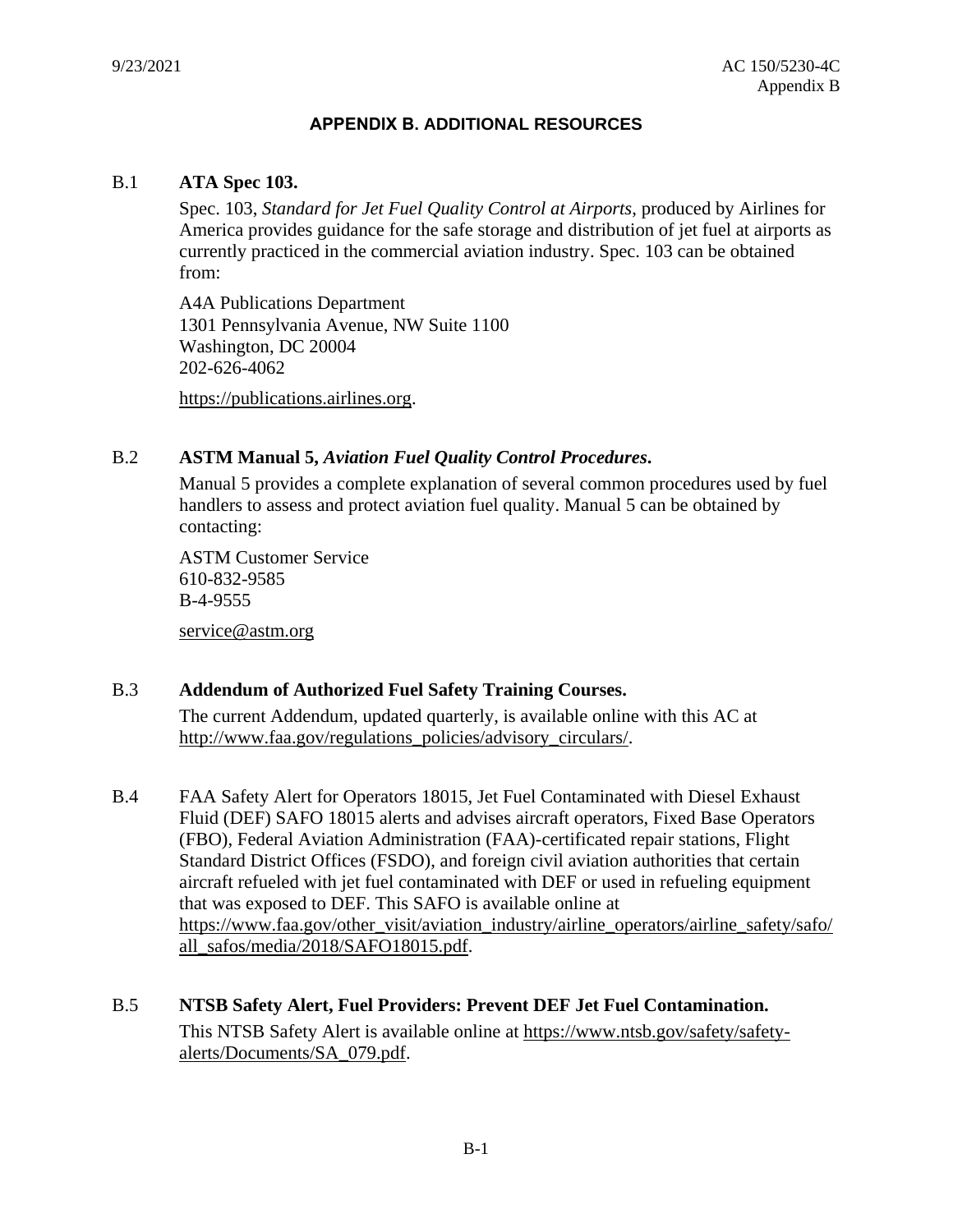### <span id="page-27-0"></span>B.6 **Aircraft Diesel Exhaust Fluid Contamination Working Group Collaborative Industry Report on the Hazard of Diesel Exhaust Fluid Contamination of Aircraft Fuel.**

This industry report is available online at [https://nbaa.org/wp-content/uploads/aircraft](https://nbaa.org/wp-content/uploads/aircraft-operations/safety/DEF/20190611-Aircraft-DEF-Contamination-Working-Group-Report.pdf)[operations/safety/DEF/20190611-Aircraft-DEF-Contamination-Working-Group-](https://nbaa.org/wp-content/uploads/aircraft-operations/safety/DEF/20190611-Aircraft-DEF-Contamination-Working-Group-Report.pdf)[Report.pdf.](https://nbaa.org/wp-content/uploads/aircraft-operations/safety/DEF/20190611-Aircraft-DEF-Contamination-Working-Group-Report.pdf)

# <span id="page-27-1"></span>B.7 **National Air Transportation Association General Aviation Misfueling Prevention Program.**

A misfueling prevention awareness program for pilots, line service professionals, general managers, and customer service representatives. See [https://www.nata.aero/education-and-training/misfueling-prevention-program.](https://www.nata.aero/education-and-training/misfueling-prevention-program)